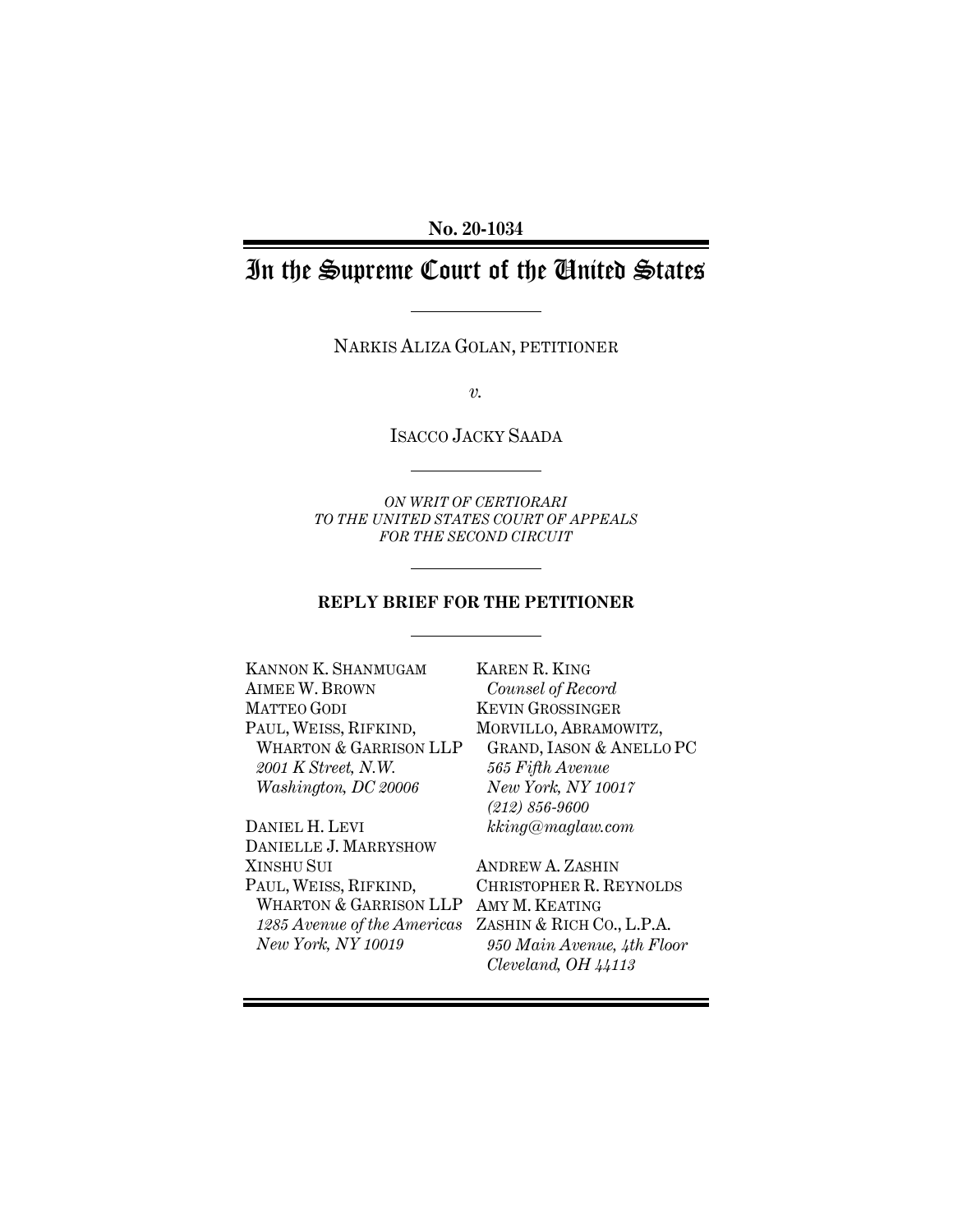## **TABLE OF CONTENTS**

|                                                                                                                                     | Page |
|-------------------------------------------------------------------------------------------------------------------------------------|------|
| A. The Hague Convention does not require<br>consideration of ameliorative measures3                                                 |      |
| The text of the Hague Convention<br>1.<br>and ICARA does not require<br>consideration of ameliorative measures 3                    |      |
| 2. The mandatory consideration<br>of ameliorative measures is inconsistent                                                          |      |
| 3.<br>The mandatory consideration<br>of ameliorative measures is inconsistent<br>with the Hague Convention's                        |      |
| 4. The mandatory consideration<br>of ameliorative measures is inconsistent                                                          |      |
| 5. The practices of other signatories<br>confirm that the Convention does not mandate<br>consideration of ameliorative measures  11 |      |
| B. The ameliorative measures adopted<br>by the district court were inappropriate                                                    |      |

## **TABLE OF AUTHORITIES**

## Cases:

| A.S. v. P.S. (Child Abduction) [1998] 2 IR 244 (Ir.) 14 |  |
|---------------------------------------------------------|--|
| Blondin v. Dubois:                                      |  |
|                                                         |  |
|                                                         |  |
| Bristol-Myers Squibb Co. v. Superior Court,             |  |
|                                                         |  |
| Chan v. Korean Air Lines, Ltd.,                         |  |
|                                                         |  |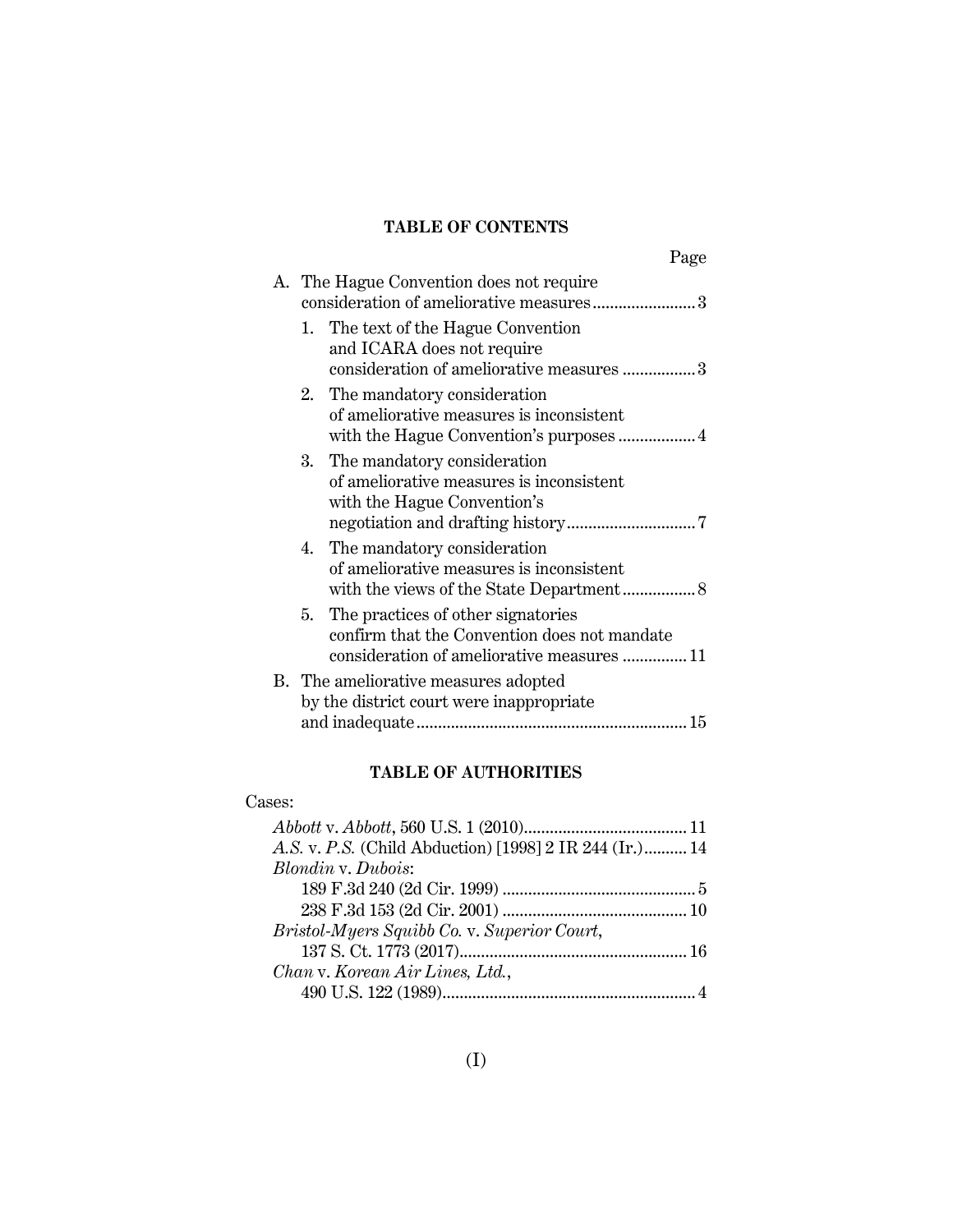| Cases-continued:                                     |
|------------------------------------------------------|
|                                                      |
| Horne v. Department of Agriculture,                  |
|                                                      |
|                                                      |
|                                                      |
| McCoy v. Louisiana, 138 S. Ct. 1500 (2018) 15, 16    |
| Monasky v. Taglieri,                                 |
|                                                      |
| Perdue v. Kenny A. ex rel. Winn,                     |
|                                                      |
| Piper v. Chris-Craft Industries, Inc.,               |
|                                                      |
| The Amiable Isabella, 19 U.S. (6 Wheat.) 1 (1821) 15 |
| Trans World Airlines, Inc.                           |
| v. Franklin Mint Corp., 466 U.S. 243 (1984) 14       |
| Water Splash, Inc. v. Menon,                         |
|                                                      |
| Treaties and statutes:                               |
| Hague Convention on the Civil Aspects                |
| of International Child Abduction,                    |
| T.I.A.S. No. 11670,                                  |
| 1988 WL 411501 (Oct. 25, 1980):                      |
|                                                      |
|                                                      |
|                                                      |
|                                                      |
|                                                      |
| Hague Convention on Jurisdiction, Applicable Law,    |
| Recognition, Enforcement and Cooperation             |
| in Respect of Parental Responsibility and            |
| Measures for the Protection of Children,             |
| done Oct. 19, 1996, 2204 U.N.T.S. 95                 |
|                                                      |
|                                                      |
|                                                      |
|                                                      |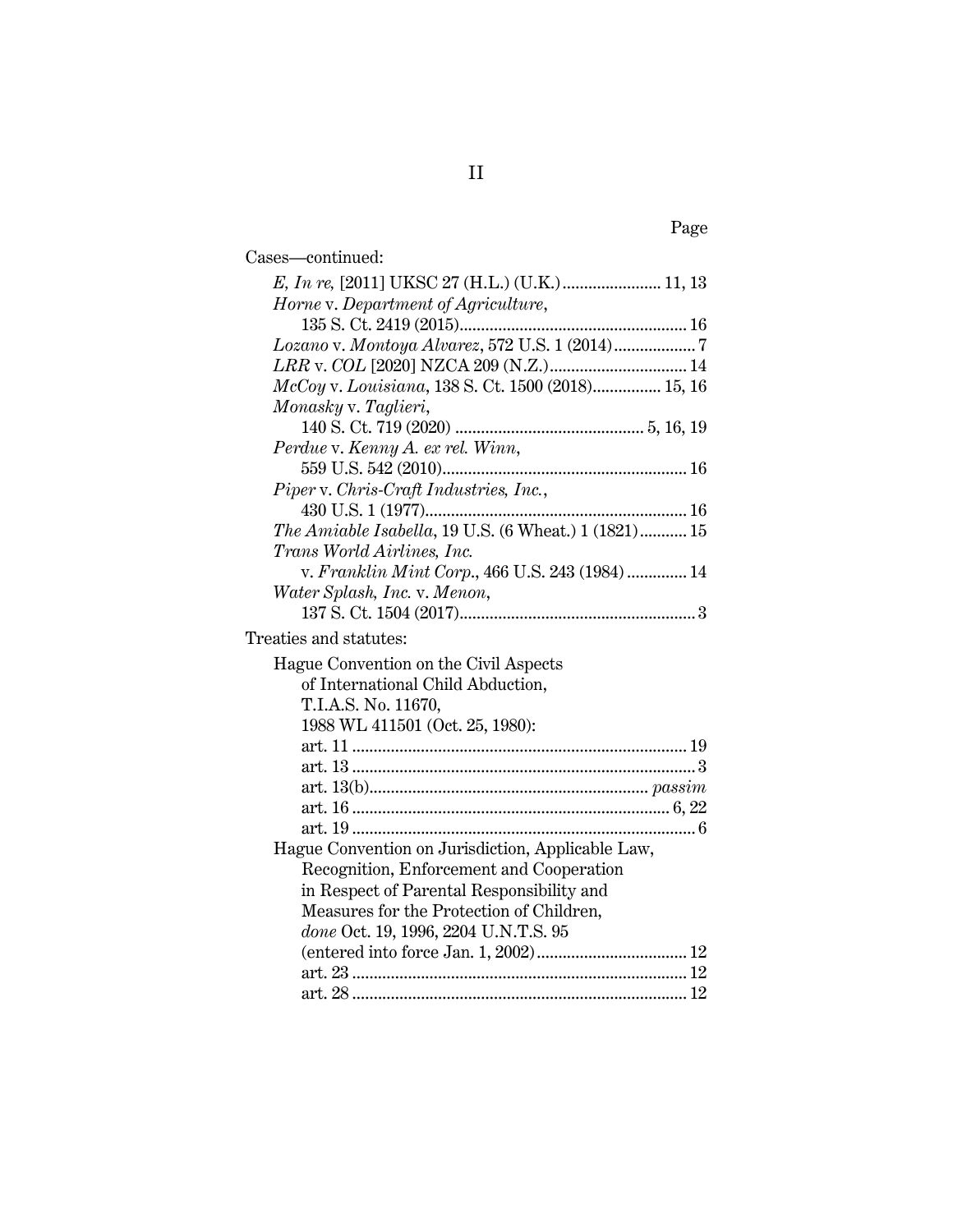|--|

| Statutes-continued:                                            |
|----------------------------------------------------------------|
| International Child Abduction Remedies Act,                    |
| Pub. L. No. 100-300, 102 Stat. 437 (1988):                     |
|                                                                |
|                                                                |
|                                                                |
| N.Y. Dom. Rel. Law:                                            |
|                                                                |
|                                                                |
| Miscellaneous:                                                 |
| Council Regulation 2201/2003, art. 12, 2003                    |
|                                                                |
| Hague Conference on Private International Law,                 |
| 1980 Child Abduction Convention: Guide                         |
| to Good Practice Part VI Article $13(1)(b)$ (2020)             |
| <tinyurl.com hagueconferenceguide=""> 12</tinyurl.com>         |
| Hague International Child Abduction                            |
| Convention: Text and Legal Analysis,                           |
|                                                                |
| Elisa Pérez-Vera, Explanatory Report                           |
| (Hague Permanent Bureau trans. 1982)                           |
| <tinyurl.com hagueexplanatoryreport=""> 6, 7, 22</tinyurl.com> |
| Robert G. Spector, Memorandum:                                 |
| Accommodating the UCCJEA                                       |
| and the 1996 Hague Convention,                                 |
|                                                                |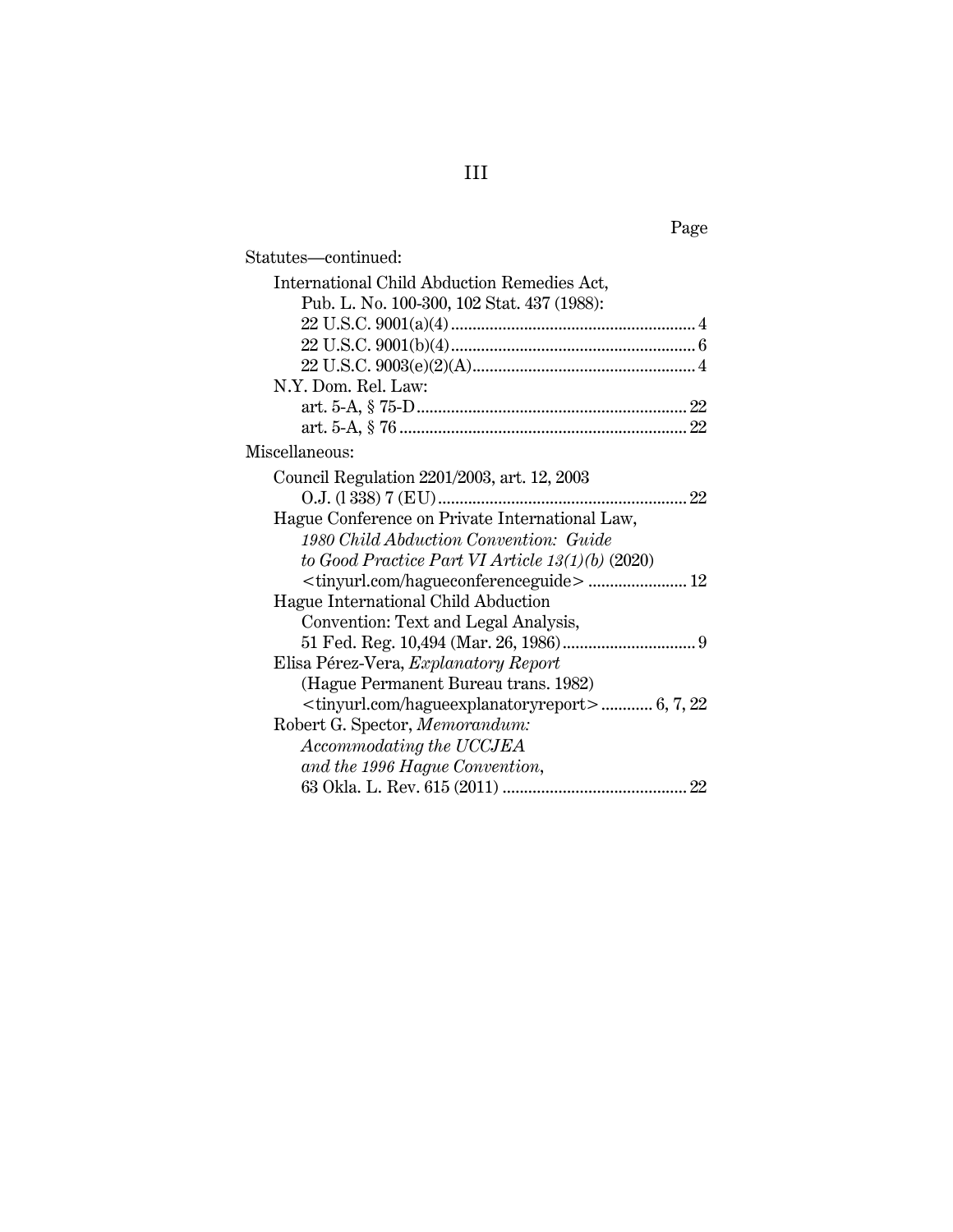## In the Supreme Court of the United States

No. 20-1034

NARKIS ALIZA GOLAN, PETITIONER

*v.*

ISACCO JACKY SAADA

*ON WRIT OF CERTIORARI TO THE UNITED STATES COURT OF APPEALS FOR THE SECOND CIRCUIT* 

#### **REPLY BRIEF FOR THE PETITIONER**

The mandatory consideration of ameliorative measures is nowhere to be found in the text and history of the Hague Convention or its implementing legislation. And the court of appeals' rule requiring consideration of such measures in the context of a grave-risk determination is inconsistent with the purposes of the Convention, the views of the State Department, and the practices of other signatories.

In attempting to defend the court of appeals' rule, respondent collapses the grave-risk determination and the consideration of ameliorative measures into a single analysis. But respondent provides no support for that approach either in law or in logic. It does not follow from the forward-looking nature of the grave-risk determination that a court must consider a hypothetical future in which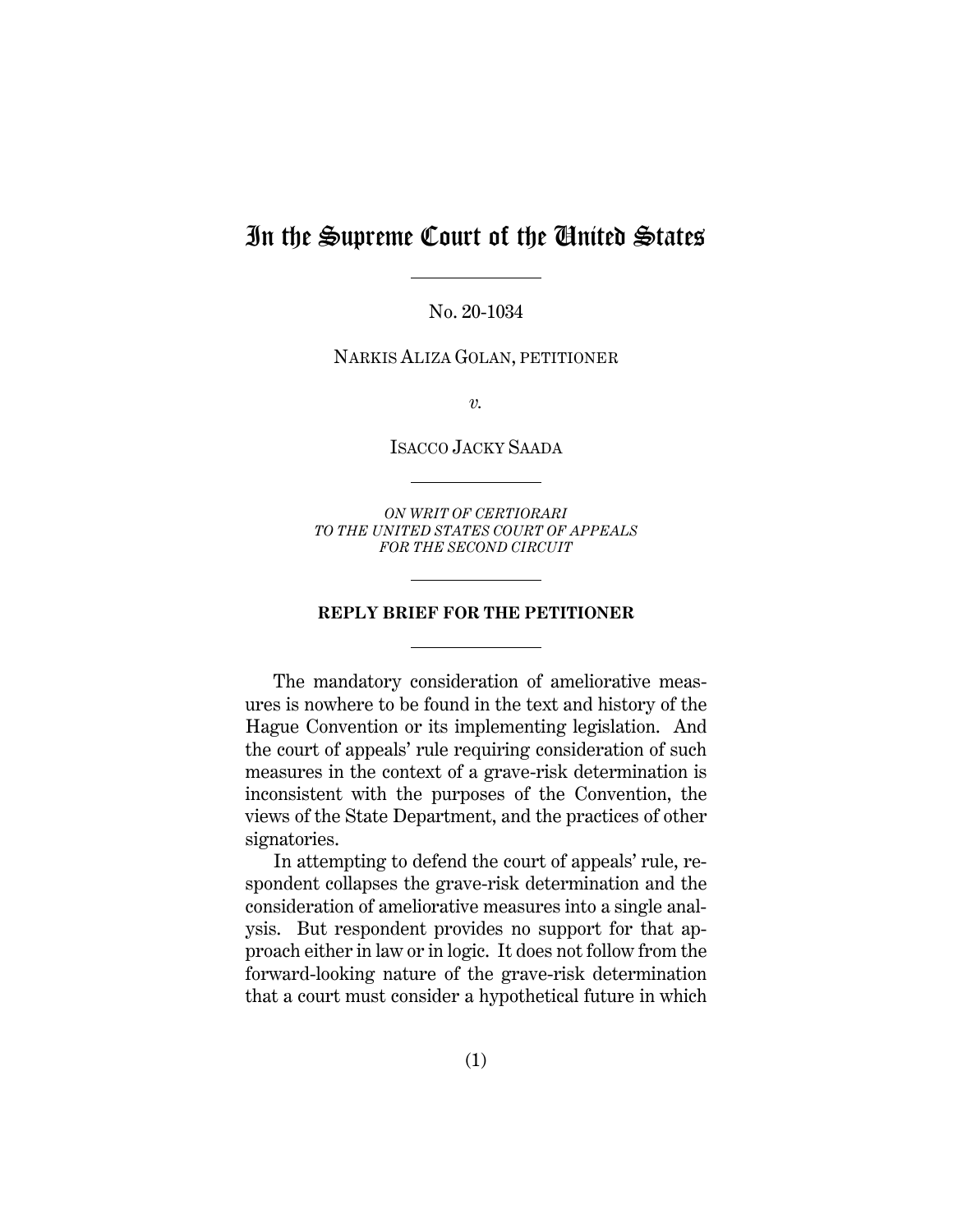it has ordered ameliorative measures. Nor can such an approach be reconciled with the burden of proof Congress imposed on the party seeking to prove the existence of a grave risk. Including ameliorative measures in the analysis would require that party to prove a negative by clear and convincing evidence—a task that would be nearly impossible and contrary to the Convention's purpose of protecting the child. The State Department's consistent interpretation of the Convention over three decades undercuts respondent's argument, as do the practices of other signatories. There is simply no valid justification for the court of appeals' rule.

After rejecting that rule, the Court should reverse the judgment below and bring this case to a close. Such a disposition is warranted because the proceedings have extended far beyond the six weeks the Convention contemplates, and because the district court failed, despite the delay, to ensure adequate protections for B.A.S. The district court coerced the parties to seek, and the Italian court to issue, a protective order with particular terms, yet it did not assess the order's practical enforceability and effectiveness at protecting B.A.S. And the court embroiled itself in custody-related issues despite the clear prohibition both in the Convention and in its implementing legislation.

Respondent's contrary arguments reveal his continued failure to come to grips with his conduct and the grave risk to which he would subject B.A.S. He mischaracterizes the grave-risk determination and goes so far as to contend that ameliorative measures need not be enforceable at all. That position cannot be squared with the Convention and its clear purpose of protecting the child. B.A.S. should be permitted to remain in the United States, where his protection is ensured. The judgment of the court of appeals should be reversed.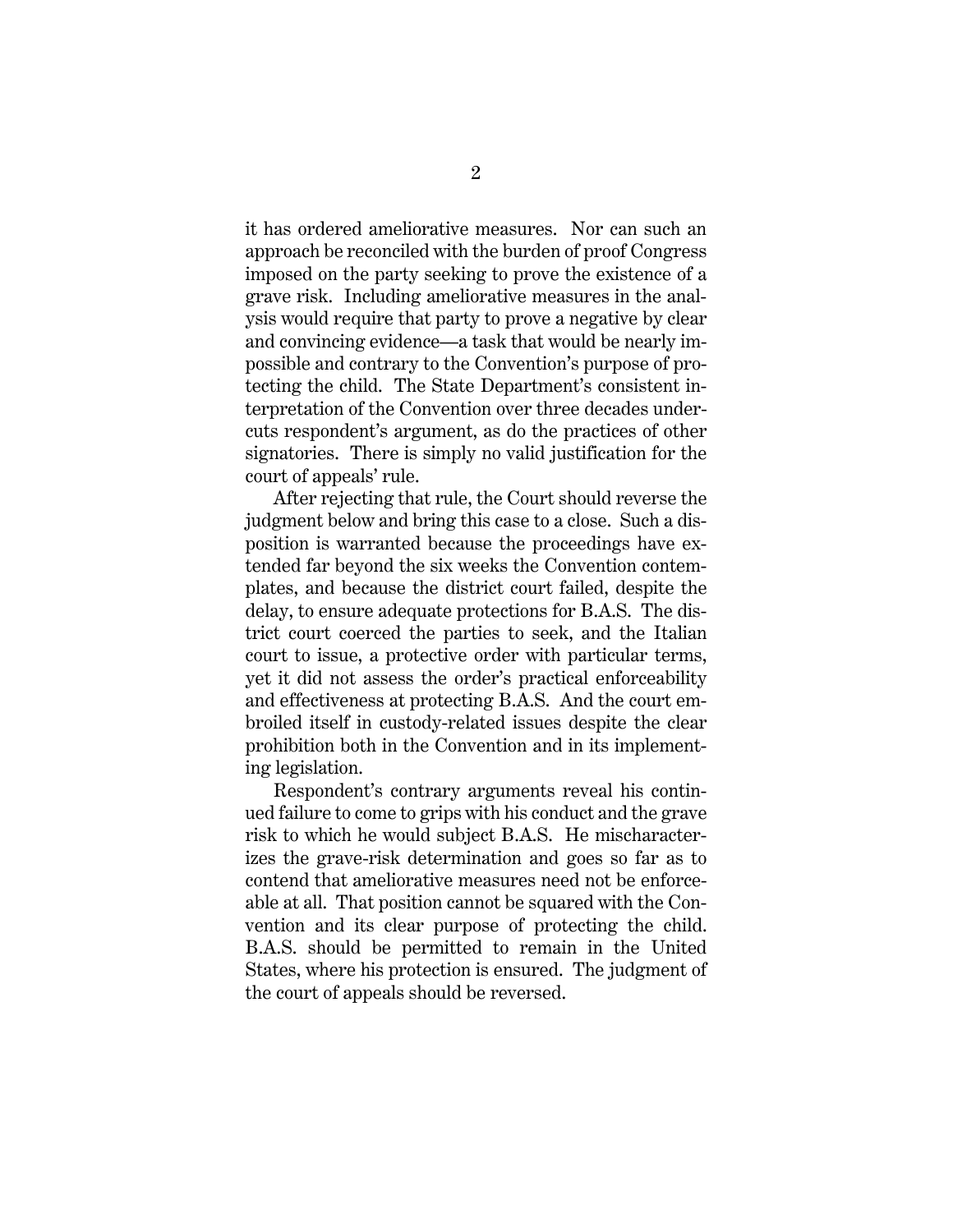**A. The Hague Convention Does Not Require Consideration Of Ameliorative Measures**

#### *1. The Text of The Hague Convention And ICARA Does Not Require Consideration Of Ameliorative Measures*

The text of the Convention and ICARA does not mention ameliorative measures, much less mandate their consideration. See Pet. Br. 21-23. Respondent cannot overcome the plain text, and this Court need go no further to determine that the Convention does not mandate consideration of ameliorative measures. See, *e.g.*, *Water Splash, Inc.* v. *Menon*, 137 S. Ct. 1504, 1511 (2017).

a. Respondent argues (Br. 16-17) that, because the grave-risk exception is "forward-looking," it is not just "appropriate" but "necessary" to consider ameliorative measures. Because the exception focuses on the risk to which the child would be exposed, it is clear that the analysis must assess the conditions in the event of his return. But respondent provides no reason to make the further assumption that the forward-looking analysis necessarily implies a hypothetical future with court-ordered interventions that might ameliorate risk.

Nothing in the text of the Convention or ICARA supports that assumption. The Convention expressly compels consideration of only one factor: the "social background of the child provided by the Central Authority or other competent authority of the child's habitual residence." Hague Convention on the Civil Aspects of International Child Abduction, art. 13, T.I.A.S. No. 11670, 1988 WL 411501 (Oct. 25, 1980). The absence of any other expressly enumerated factor does not suggest that "courts need not consider any other information," Resp. Br. 19; rather, it suggests that those other factors are left to the court's discretion. The court of appeals erred by "insert[ing] an amendment" mandating consideration of an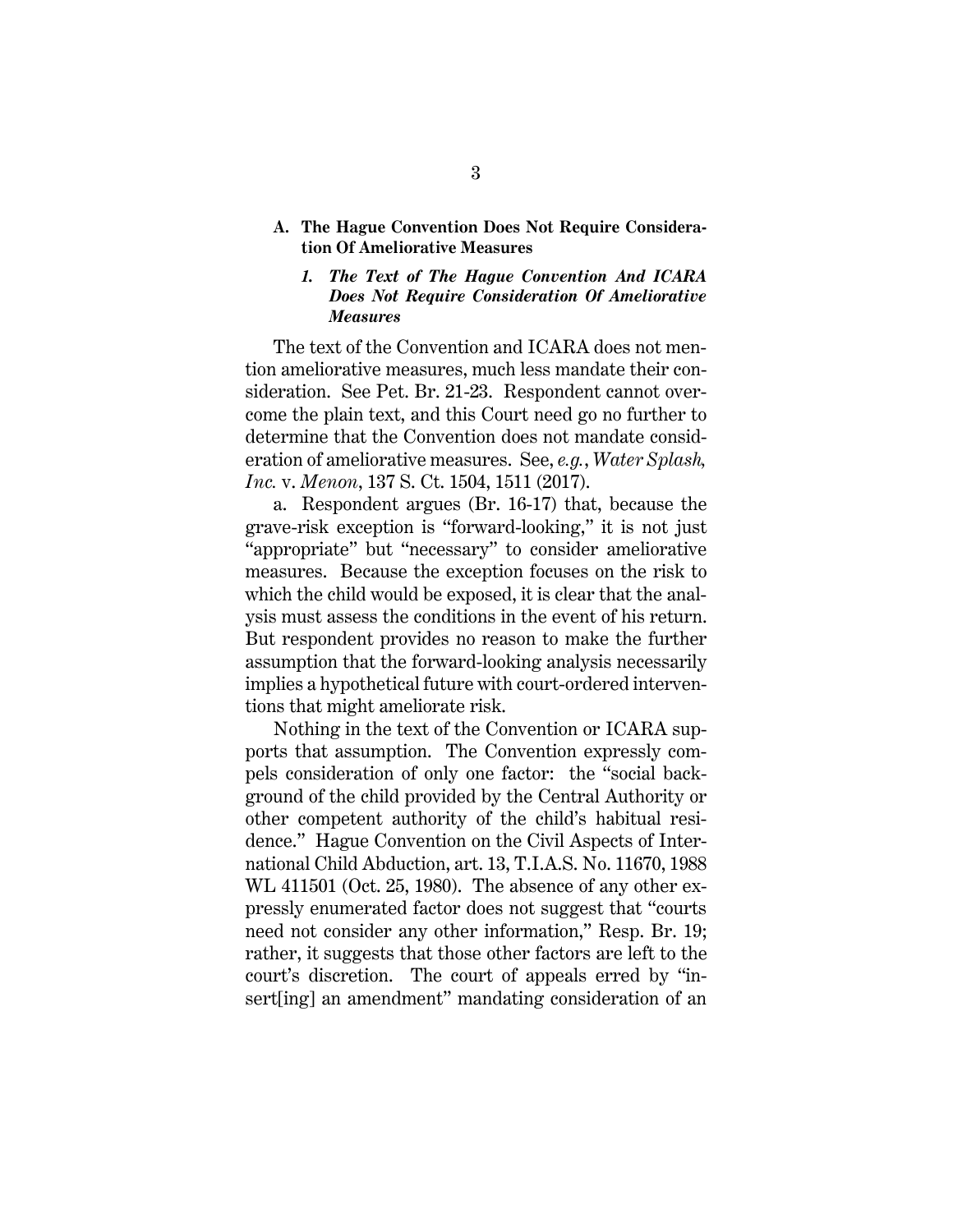additional factor. *Chan* v. *Korean Air Lines, Ltd.*, 490 U.S. 122, 134 (1989).

b. Respondent's suggestion (Br. 11, 15) that a court must consider ameliorative measures "as part of" the grave-risk inquiry is affirmatively incompatible with IC-ARA's text. ICARA requires the party opposing return of the child to establish the applicability of the grave-risk exception "by clear and convincing evidence." 22 U.S.C.  $9003(e)(2)(A)$ . Through that standard, Congress ensured that the exception would be "narrow." 22 U.S.C. 9001 (a)(4). If ameliorative measures must be considered as part of the grave-risk analysis, however, the text of IC-ARA would require a party invoking the exception also to prove, by clear and convincing evidence, that no conceivable ameliorative measure could mitigate the grave risk. That would not just narrow the exception but effectively gut it altogether, because the invoking party would have to anticipate and negate (by clear and convincing evidence) all possible combinations of ameliorative measures. There is no indication that Congress sought to impose that burden—much less to do so in such an oblique manner.

#### *2. The Mandatory Consideration Of Ameliorative Measures Is Inconsistent With The Hague Convention's Purposes*

Requiring consideration of ameliorative measures conflicts with each of the Convention's core purposes. Respondent concedes (Br. 18) that the Convention's purposes should guide a court's exercise of discretion. But because mandatory consideration of ameliorative measures adds significant delay to the adjudication of the petition, risks entangling the court in custody-related issues, and conflicts with the Convention's overarching concern with the child's safety, such a mandate is inconsistent with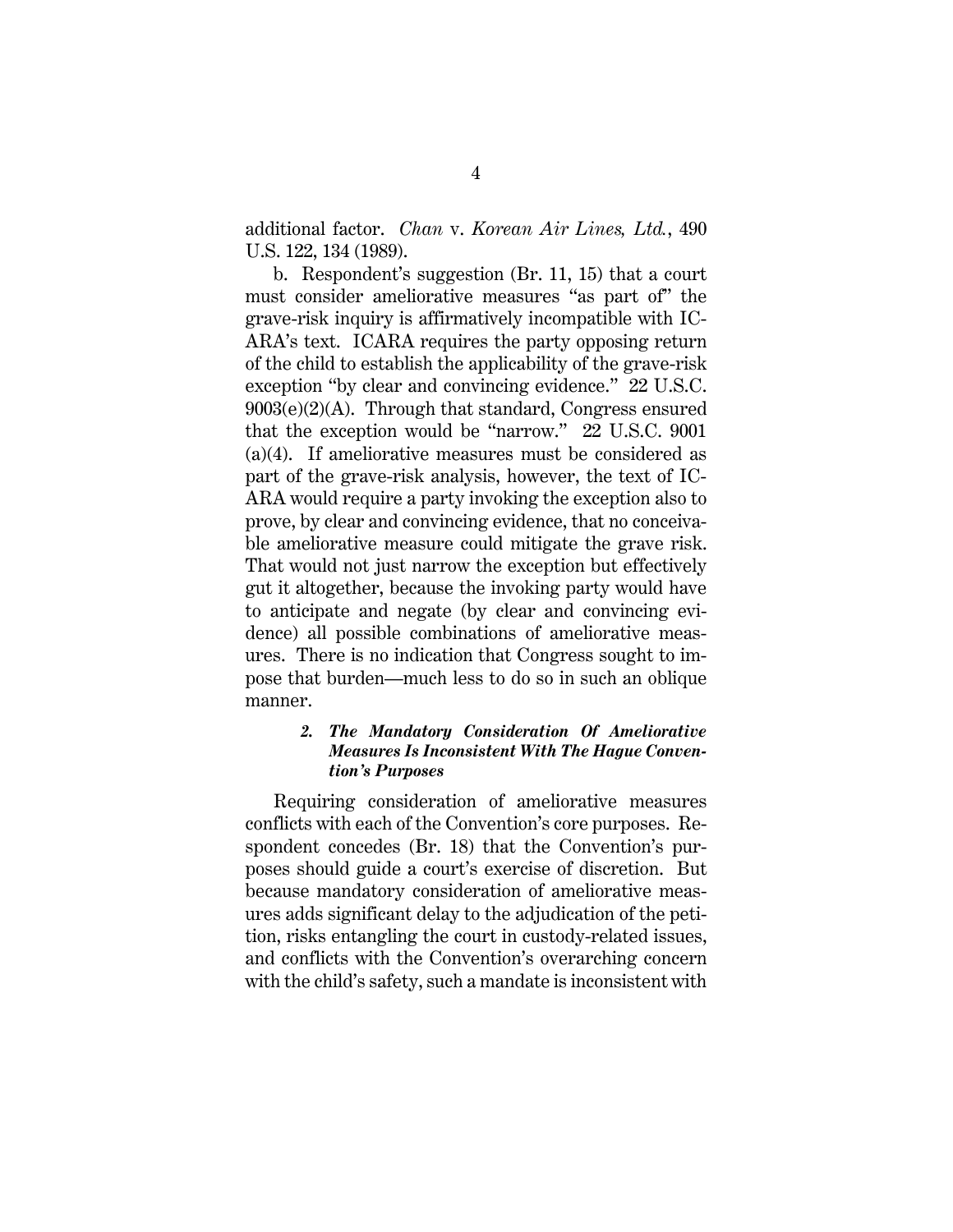those purposes. See Pet. Br. 23-26. Respondent's contrary arguments are unavailing.

a. Respondent first argues (Br. 21-23) that delay is inevitable in any case involving the grave-risk exception, and no "material" additional delay results from the consideration of ameliorative measures. But the history of this case belies that contention. Although respondent broadly claims that the district court considered grave risk and ameliorative measures in the "same trial" (Br. 22- 23), the trial focused on the grave-risk exception; only after those proceedings ended did the district court turn to the issue of ameliorative measures, including by ordering additional briefing. See D. Ct. Order (Jan. 30, 2019). And on remand, the further consideration of ameliorative measures (this time enforceable ones) took another nine months. See p. 19, *infra*.

Even if the issues of grave risk and ameliorative measures were considered simultaneously, the court of appeals' rule requires a court to assess the "full panoply" of ameliorative measures and order return of the child "if at all possible." *Blondin* v. *Dubois*, 189 F.3d 240, 242, 248 (2d Cir. 1999). By its terms, therefore, the rule demands an exhaustive assessment of the efficacy of all possible ameliorative measures before a court can exercise its discretion to decline to return a child. That process is incompatible with Article 11 of the Convention, which "prescrib[es] six weeks as [the] normal time for return-order decisions." *Monasky* v. *Taglieri*, 140 S. Ct. 719, 724 (2020).

b. While conceding that "some measures may intrude too far into custody-related matters," respondent claims (Br. 24-25) that a court would effectively abuse its discretion by declining to consider ameliorative measures in any given case. But a mandatory rule requiring consideration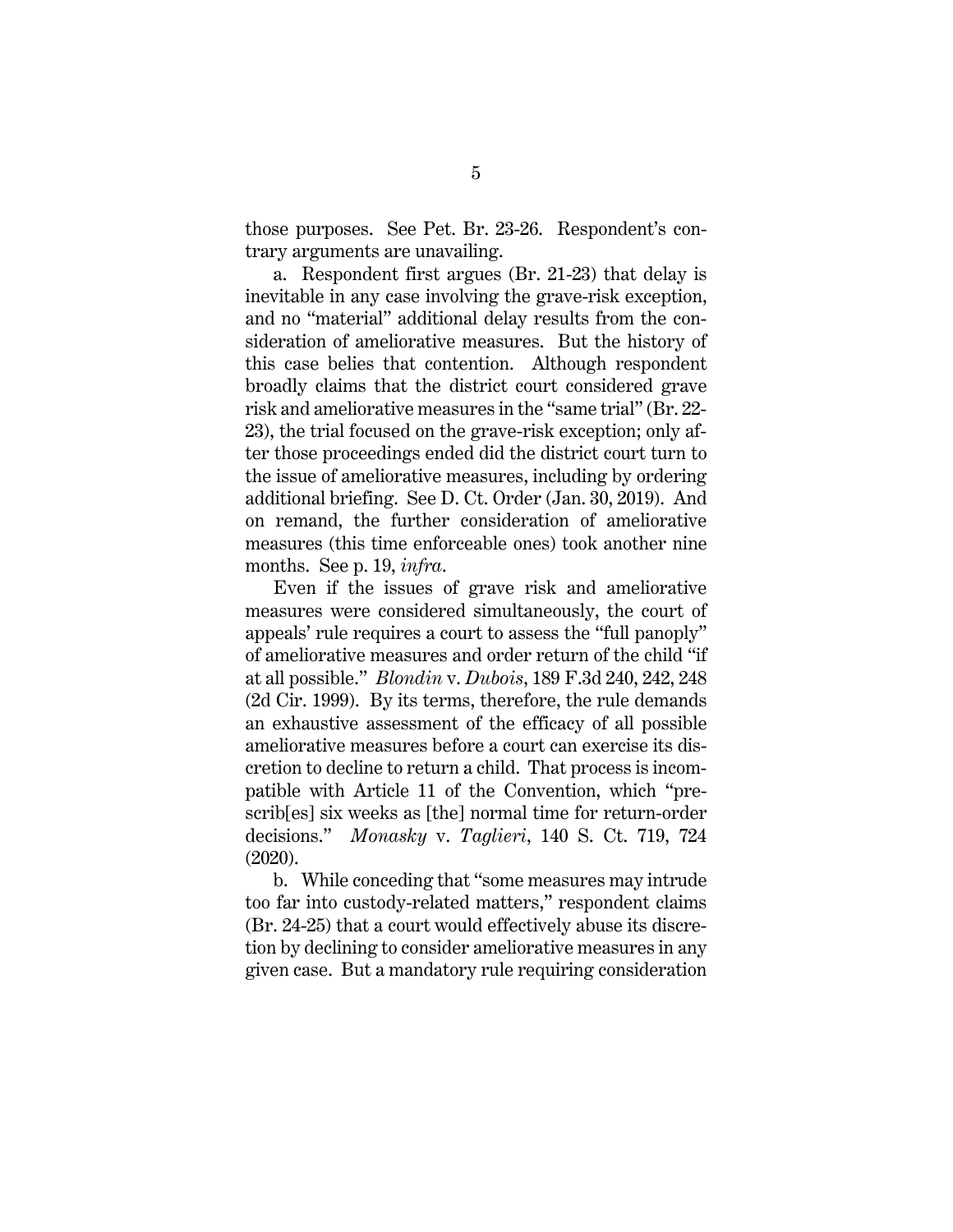of the "full panoply" of ameliorative measures, and the return of the child "if at all possible," would undoubtedly encourage courts to consider and impose measures that wade into custody-related matters—including through what respondent refers to as "undertakings"—despite the Convention's and ICARA's prohibition. Convention arts. 16, 19; 22 U.S.C. 9001(b)(4). Thus, the State Department's repeatedly expressed concern that courts will stray into custody-related issues by imposing such "undertakings" remains relevant. See U.S. Br. 18-20; U.S. Cert. Br. 1a-20a.

c. Respondent also undervalues (Br. 25-26) the overarching principle that application of the Convention "must always be inspired by the desire to protect children and should be based upon an interpretation of their true interests." Elisa Pérez-Vera, *Explanatory Report* 431 (Hague Permanent Bureau trans. 1982) <tinyurl.com/hagueexplanatoryreport> (*Explanatory Report*). In arguing that the best interests of the child are served by return to the country of habitual residence, respondent ignores that the Convention does not mandate return whatever the circumstances. The Article 13(b) exception recognizes that the general interest in return "gives way before the primary interest of any person in not being exposed to physical or psychological danger." *Id*. at 433.

Thus, while purporting to "harmonize[]" the general return rule and the grave-risk exception (Br. 25), respondent would instead create discord—upsetting the careful balance that the drafters struck and undermining the discretion Article 13(b) provides. Rather than allowing courts to exercise their discretion within the bounds of the Convention, the court of appeals' rule would tie the district court's hands and mandate consideration of measures even when doing so would entangle the court in custody-related issues or cause unwarranted delays.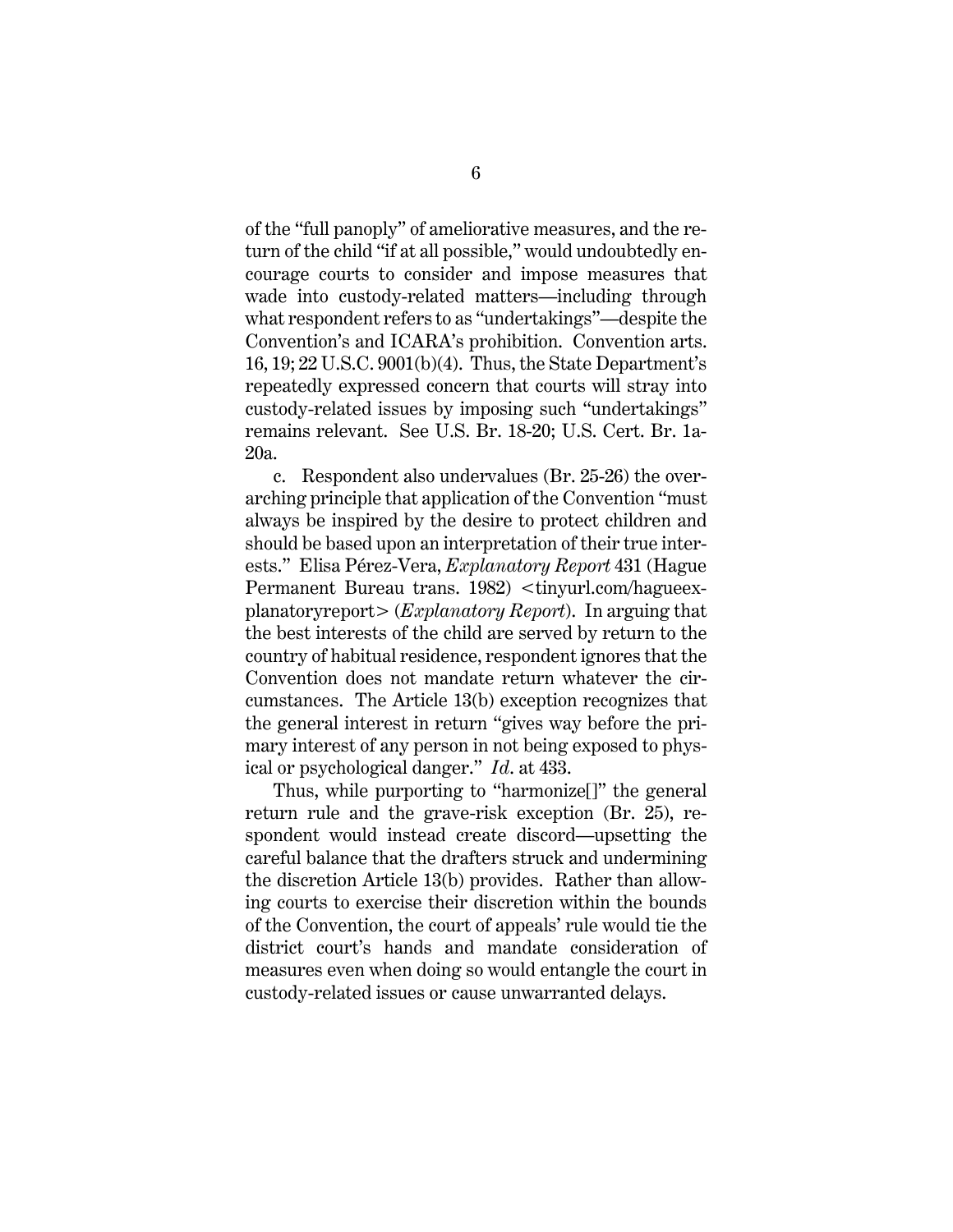#### *3. The Mandatory Consideration Of Ameliorative Measures Is Inconsistent With The Hague Convention's Negotiation And Drafting History*

The Convention's negotiation and drafting history further confirm that consideration of ameliorative measures is not mandatory. The explanatory report does not mention ameliorative measures at all. And the concerns expressed by the report—namely, the best interests of the child, the Convention's "coexistence" with the laws of signatory nations, and the importance of the Convention's exceptions—are all incompatible with the notion of mandatory consideration of ameliorative measures. See Pet. Br. 26-28, 33.

The explanatory report makes clear that "[e]ach of the terms used" in Article 13(b) was "the result of a fragile compromise reached during the deliberations of the Special Commission." *Explanatory Report* 461. Indeed, the amicus brief submitted by the United States' delegates to the Convention underscores that, despite extensive discussion about the contours of the grave-risk exception, there is no "mention of mandatory consideration of ameliorative measures *anywhere* in the nearly five hundred pages of preparatory materials, proposals, minutes of deliberations, and reports." Br. 10. And "when there was a proposal to require courts to consider a specific type of evidence in grave-risk cases, the drafters resisted such a requirement." *Ibid*.

Respondent fails to respond to any of those arguments. Instead, he cites only portions of the explanatory report that suggest that the grave-risk exception is narrow, and he notes that the Convention seeks to return a child to the country of habitual residence. See Resp. Br. 20-21, 26. But even if the grave-risk exception is narrow, the Convention "does not pursue" the return of the child "at any cost." *Lozano* v. *Montoya Alvarez*, 572 U.S. 1, 16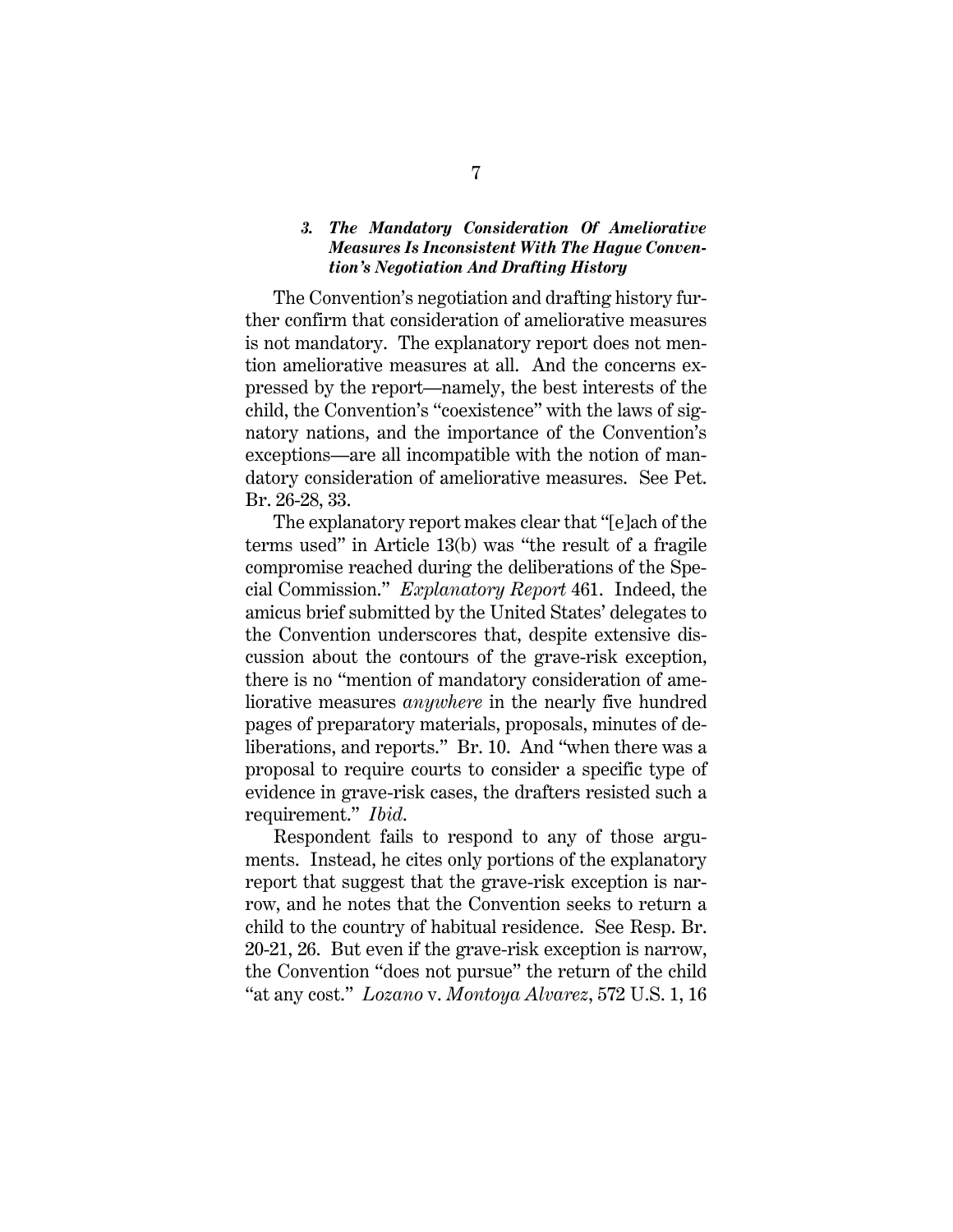(2014). And none of the sources cited by respondent suggests that the Convention requires consideration of ameliorative measures in every case.

#### *4. The Mandatory Consideration Of Ameliorative Measures Is Inconsistent With The Views Of the State Department*

The mandatory consideration of ameliorative measures is also inconsistent with the views expressed by the State Department since the Convention's ratification. See Pet. Br. 28-31; U.S. Br. 17-20.

a. For over three decades, the State Department has taken the position that denying return under Article 13(b) may be proper even absent consideration of ameliorative measures. Indeed, the Department's authoritative legal analysis of the Convention in 1986 suggested circumstances in which return could be denied without mentioning possible ameliorative measures. See Pet. Br. 28-29; U.S. Br. 17-18. A 1995 letter and legal memorandum to the British government expressly noted that ameliorative measures "are not necessary to operation of the Convention," but their limited use "can be consistent with the Convention." U.S. Br. 18-19 (citation omitted); Pet. Br. 29-30. A 2006 newsletter for judges published by the Hague Permanent Bureau, written by then-Deputy Director of the State Department's Office of Children's Issues, reaffirmed those points. See Pet. Br. 30-31; U.S. Br. 20. And reports on Convention compliance by the State Department have urged signatories not to include undertakings in their return orders, emphasizing that consideration of ameliorative measures is discretionary. See Pet. Br. 31; U.S. Br. 20 n.2.

b. Despite the overwhelming evidence of the State Department's views, respondent contends (Br. 26, 30-31) that those statements either do not speak to the question presented or affirmatively support a "requirement" that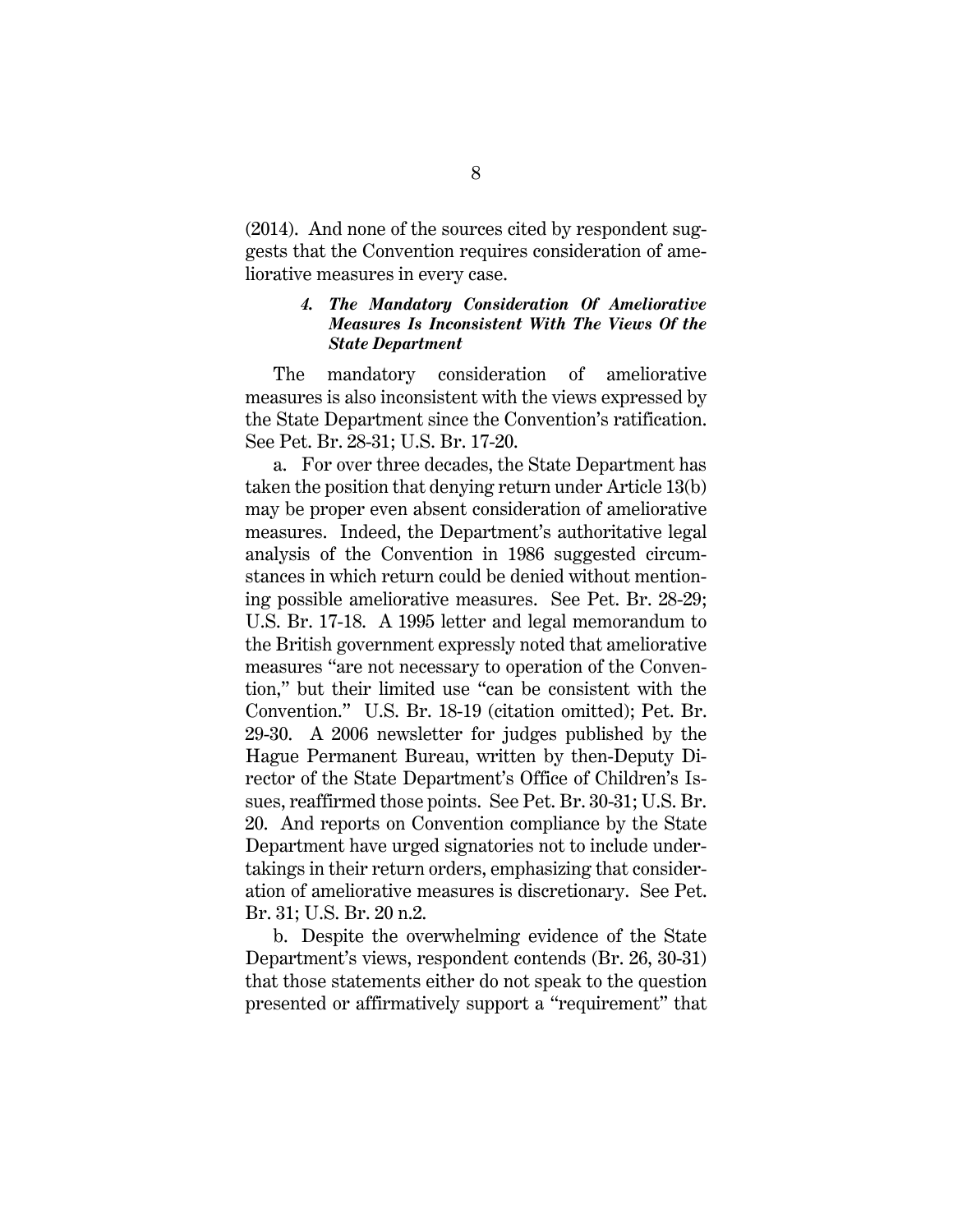"judges must consider whether there are measures that will mitigate the grave risk." That is incorrect.

i. Respondent argues (Br. 30) that the State Department's 1986 analysis is not instructive. But neither of the reasons respondent offers holds water.

*First*, respondent contends (Br. 30) that, by "[n]ot mentioning ameliorative measures," the State Department did "not [take] a position" on ameliorative measures. But if the Department had believed that consideration of ameliorative measures was mandatory, the omission of any mention of that key requirement from its authoritative analysis would have been perplexing. As noted by petitioner (Br. 29) and the government (Br. 17), moreover, the grave-risk hypotheticals included in the Department's analysis presumed that return may be denied *without* any consideration of ameliorative measures.

*Second*, respondent contends (Br. 31) that, because "[t]he State Department's analysis was done before courts had begun to implement the Convention," it was silent on the constraints on the district court's discretion in grave-risk cases. But the State Department *did* address the constraints mandated by the Convention: for instance, it noted that the Convention requires consideration of "information relating to the child's social background provided by the Central Authority or other competent authority in the child's State of habitual residence," in part to "ensur[e] that the court has a balanced record upon which to determine whether the child is to be returned." Hague International Child Abduction Convention: Text and Legal Analysis, 51 Fed. Reg. 10,494, 10,510 (Mar. 26, 1986). The Department did not address how a court's discretion might be constrained by mandatory consideration of ameliorative measures, for the simple reason that the Convention imposes no such constraint.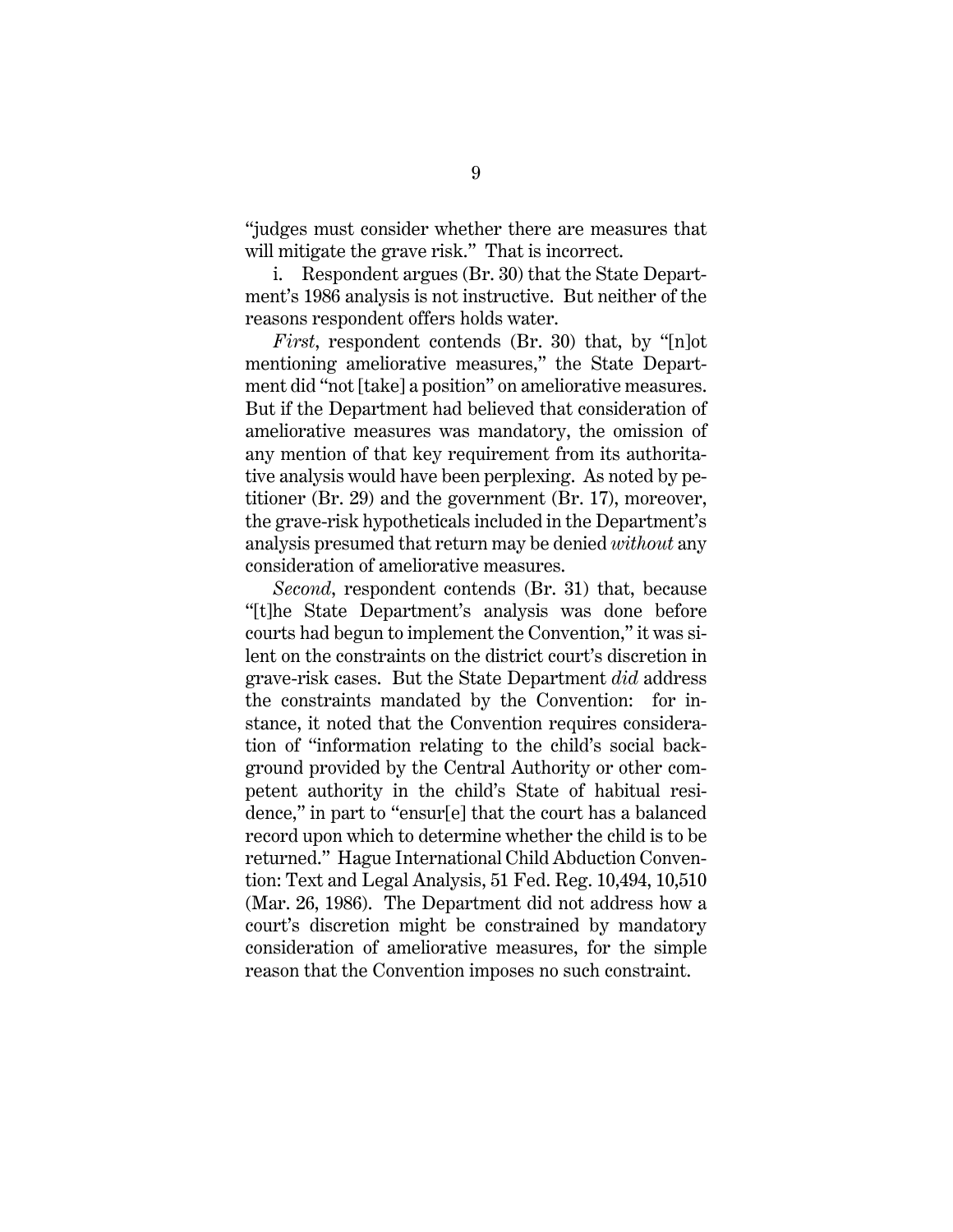ii. Respondent next pivots (Br. 31) to the views expressed by the government in an amicus brief filed in *Blondin* v. *Dubois*, 238 F.3d 153 (2d Cir. 2001). But, contrary to respondent's suggestion, the government did not adopt his position in that case.

The disputed issue in *Blondin* was whether "a likelihood of post-traumatic stress disorder constitutes a 'grave risk of psychological harm' within the meaning of Article 13(b)." 238 F.3d at 158. The government took the position that denying return due to the psychological harm that "flow[s] to the children based on the uncertainties of custody proceedings" would "expand[] the 'grave harm' exception to the point where it threatens to undermine the central goal of the Convention." Br. 23. In the government's view, because the district court had expressly found that "the type of 'grave risk' contemplated by the Convention"—that is, the risk of physical harm caused by being in the abusive father's custody—"was ameliorated," the children should be returned. Br. 19-20. The lines from the amicus brief on which respondent latches (Br. 21) are largely descriptive recitations of the Second Circuit's own requirement that courts consider ameliorative measures, as announced in the first appeal in *Blondin* and applied in petitioner's case. The government's statements can scarcely be read as endorsements of that requirement, which was not at issue in the later appeal.

iii. Respondent's sweeping statement (Br. 30) that there is no "instance before this case" in which the State Department has taken the view that courts need not consider ameliorative measures is plainly incorrect. The views of the State Department have remained consistent for more than thirty years. See p. 8, *supra*. Accordingly, the Department's position that ameliorative measures are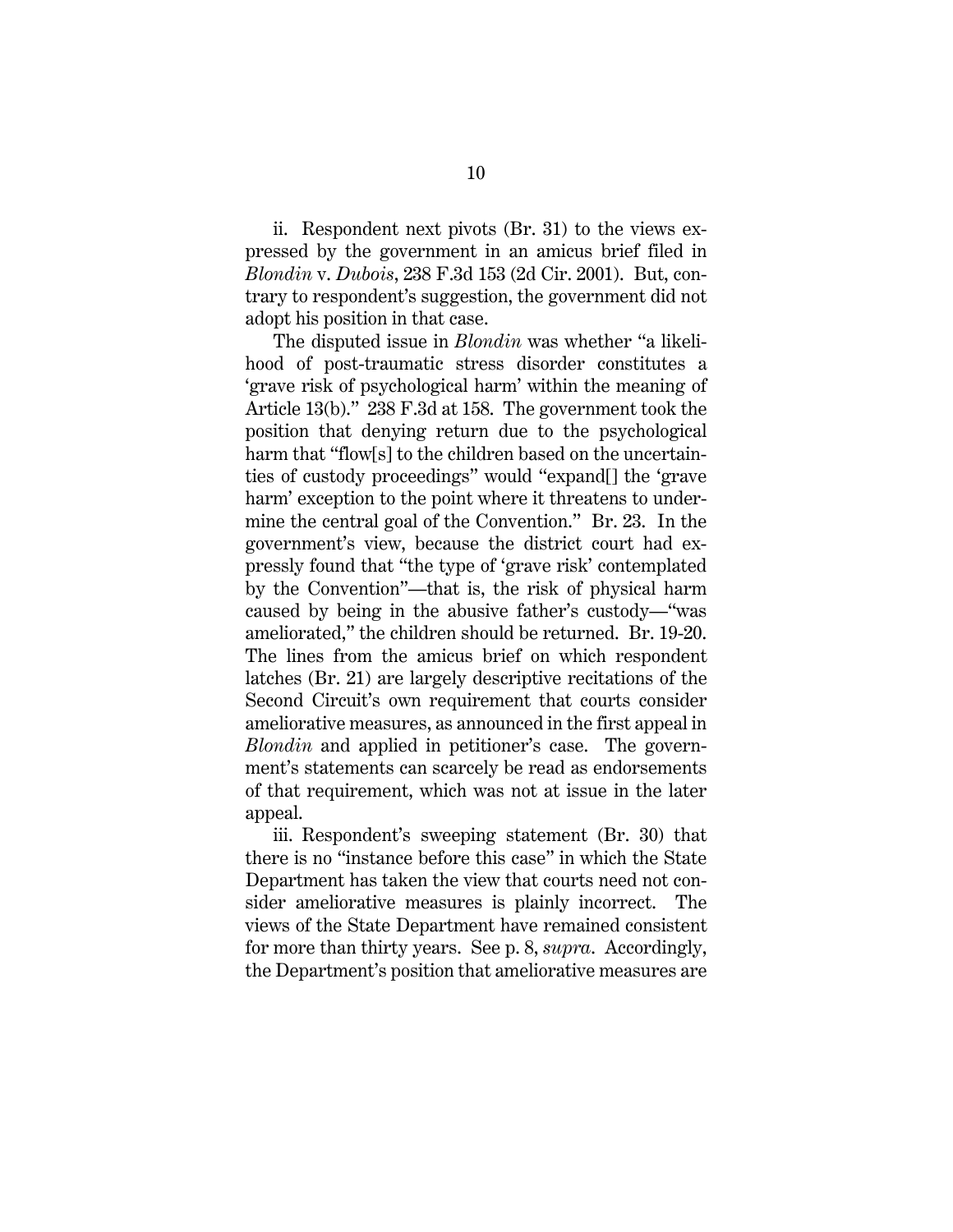not "necessary" to the Convention should be afforded due weight. See *Abbott* v. *Abbott*, 560 U.S. 1, 15 (2010).

#### *5. The Practices Of Other Signatories Confirm That The Convention Does Not Mandate Consideration Of Ameliorative Measures*

The practices of other signatories support the conclusion that the Convention does not mandate consideration of ameliorative measures. Respondent's contrary arguments are unavailing.

a. The concept of ameliorative measures is not based either in the Convention or in ICARA, but is instead a judicial construct. See Pet. Br. 31-32. All of respondent's amici acknowledge as much. See IAFL Br. 4; CALA Br. 13; Professors Br. 4. Even British courts, which created that construct, recognize that "undertakings are not enforceable in the courts of the requesting country and indeed the whole concept of undertakings is not generally understood outside the common law world." *In re E*, [2011] UKSC 27 (H.L.) (U.K.). Civil-law jurisdictions either expressly prohibit or simply do not provide for undertakings, while other common-law countries permit (but do not require) their consideration. See Pet. Br. 32- 33. Yet neither respondent nor anyone else has suggested that those countries are thereby out of compliance with the Convention.

b. Respondent nonetheless argues (Br. 32) that the practices of other signatories support the mandatory consideration of ameliorative measures. But a review of respondent's examples shows, at most, that some countries—often subject to independent international obligations that do not bind the United States—*permit* their consideration.

i. Respondent starts (Br. 32-33) from the Hague Conference on Private International Law's Guide to Good Practice. By its own terms, however, the Guide is "*not*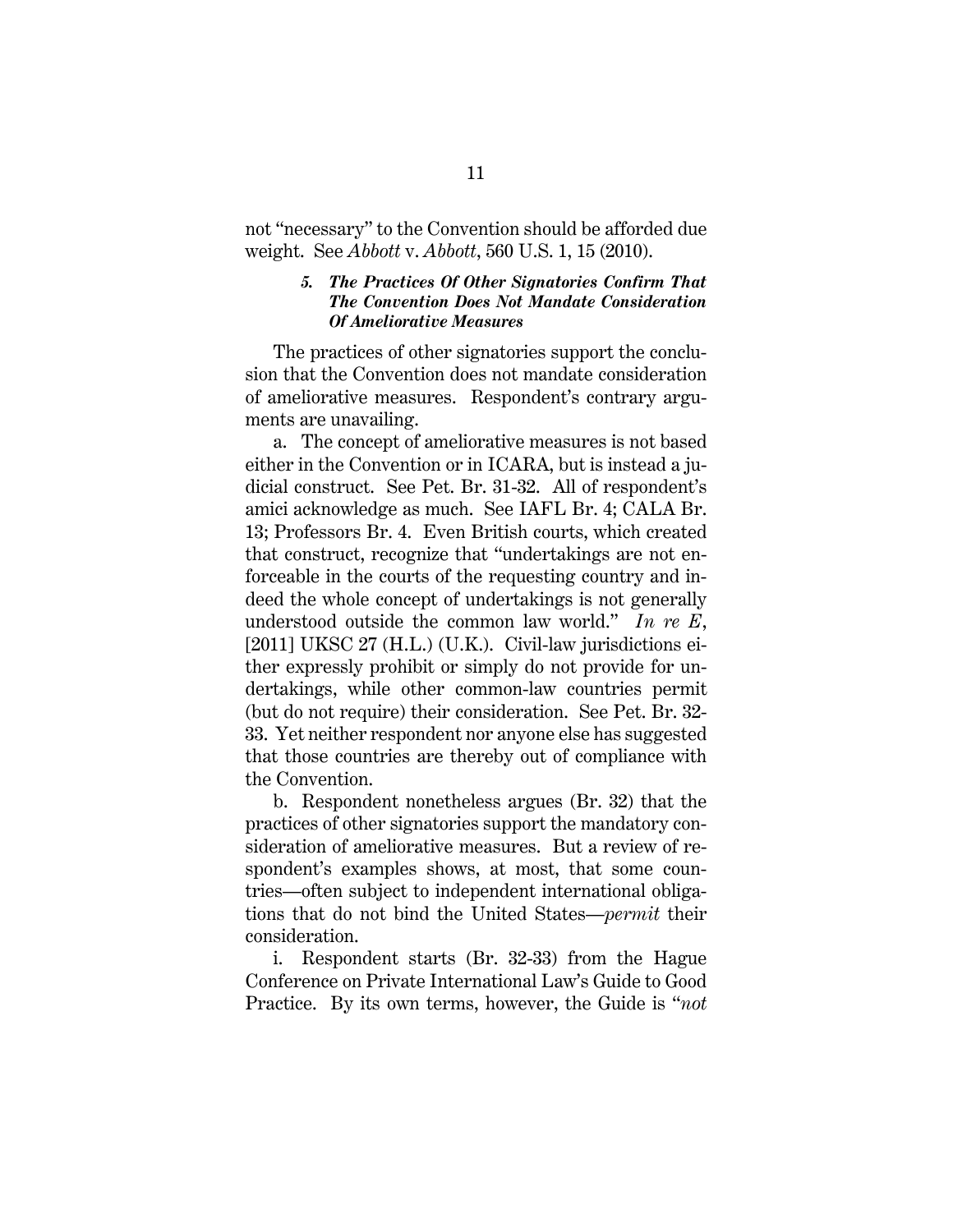*intended* to direct the interpretation of Article 13(1)(b) in individual cases"; is "purely advisory in nature"; should not "be construed to be binding upon Contracting Parties"; and "is subject to the relevant laws and procedures, including differences due to legal tradition." *1980 Child Abduction Convention: Guide to Good Practice Part VI Article 13(1)(b)* ¶¶ 7-8 (2020) <tinyurl.com/hagueconferenceguide>.

In any event, the Guide does not support the view that anything in the Convention's text, purposes, or drafting history mandates consideration of ameliorative measures. The Guide merely includes evaluation of ameliorative measures as a step in describing the grave-risk exception, while also stating that, "in practice," the Convention contemplates consideration of such measures only as courts may deem "necessary and appropriate." Guide ¶¶ 36, 41, 61.

In discussing the use of ameliorative measures, moreover, the Guide relies upon a separate treaty—the Hague Convention on Jurisdiction, Applicable Law, Recognition, Enforcement and Cooperation in Respect of Parental Responsibility and Measures for the Protection of Children, *done* Oct. 19, 1996, 2204 U.N.T.S. 95 (entered into force Jan. 1, 2002) (1996 Convention)—as central to ensuring "the efficacy of any [ameliorative measures]." Guide ¶ 48. The 1996 Convention enables ameliorative measures ordered by one signatory state to be enforced in another signatory state after a child's return. See U.S. Br. 23 (citing 1996 Convention arts. 23, 28). But the United States is not a party to that convention. Accordingly, the Guide's discussion of ameliorative measures in that context has little relevance here.

ii. Respondent next cites (Br. 34) the practices of European Union member states, but he recognizes—as he must—that consideration of ameliorative measures by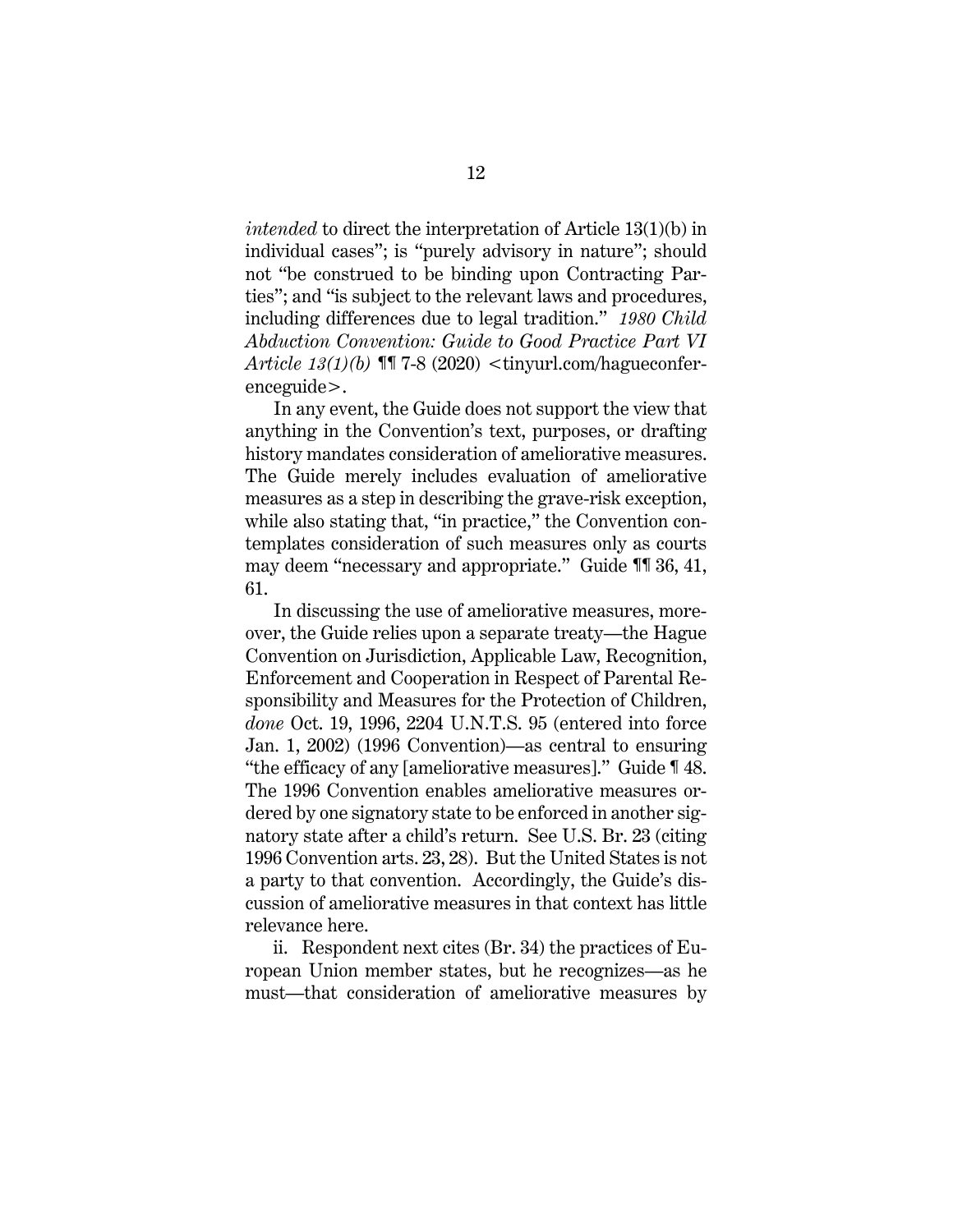those countries occurs as a result of Brussels IIa, and not the Convention. After all, if the Convention itself required consideration of ameliorative measures in all cases "as part of a grave-risk analysis" (Br. 11), and if the graverisk exception did not apply whenever such measures were "available" (Br. 26), there would have been no need for such a provision in Brussels IIa.

What is more, respondent once again fails to mention the relevance of the 1996 Convention, to which the European Union member states are also signatories. Because neither that convention nor Brussels IIa is in effect in the United States, the practices of Convention signatories operating under those provisions should be given little weight.

iii. Respondent's argument on British practices is also unavailing. For one thing, the British decision on which respondent relies (Br. 33) recognizes that undertakings are not generally used in civil-law countries. See *In re E*,  $[2011]$  UKSC 27 (H.L.) (U.K.). That suggests that mandatory consideration of such measures would not apply in those countries. As the government has explained, "just as the Convention leaves contracting states free to require a party opposing return to demonstrate grave risk by clear and convincing evidence (as the United States does) or by a mere preponderance (as the United Kingdom does), so too the Convention leaves contracting states free to require, or to not require, consideration of ameliorative measures." U.S. Br. 23-24 (citations omitted). The British approach—finding grave risk only where ameliorative measures are unavailable (Resp. Br. 33)—would be untenable both in civil-law countries that do not recognize such measures and in the United States, given the structure of ICARA. See pp. 3-4, *supra*.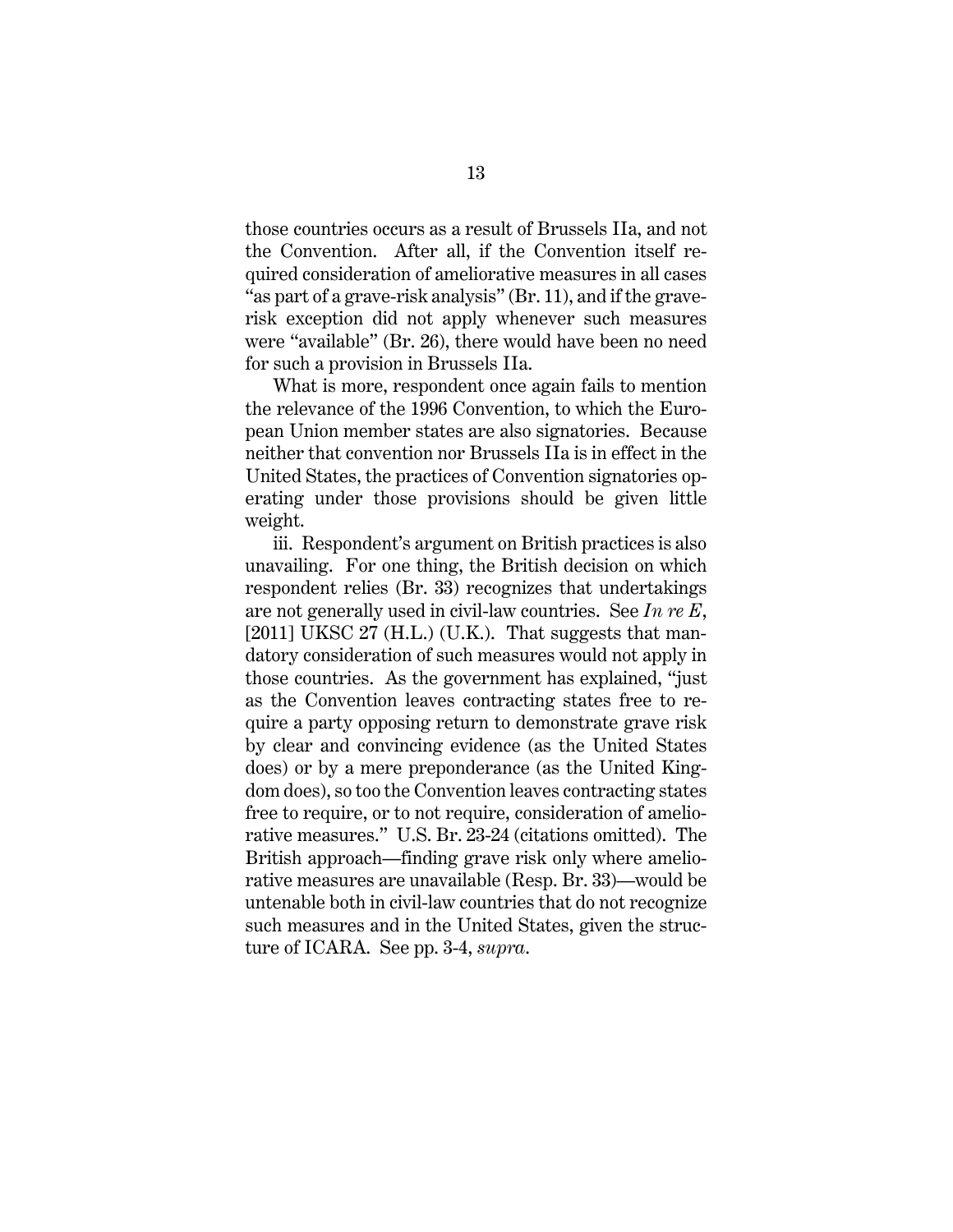iv. Respondent is left to argue (Br. 34) that, in practice, "[o]ther Convention signatories consider ameliorative measures in determining whether a grave risk exists at all." But that does not get respondent across the finish line. Because the practice of those signatories reflects their exercise of discretion and not their interpretation of the mandates of the Convention, it cannot serve as the basis for a ruling by this Court on the requirements of the Convention.

All of respondent's cherry-picked cases stand for the unremarkable proposition that, in their discretion, some courts have decided to consider ameliorative measures. See Br. 33-34. For instance, in the Irish case that respondent cites, *A.S.* v. *P.S.* (Child Abduction) [1998] 2 IR 244 (Ir.), the court noted that the existence of a grave risk based on the plaintiff's presence near the child "does not determine the matter" because "[t]hat is not the only option," given that "[t]he plaintiff has undertaken to vacate the family home so that the defendant and both children can live there pending the English court's decision on custody." And respondent's New Zealand case, *LRR* v. *COL* [2020] NZCA 209 (N.Z.), takes an even narrower approach, noting only that it is "possible" that "conditions may be imposed by the court where an exception has been made out," but "the court considers that it would be in the best interests of the child to return to the requesting State if certain conditions are satisfied." That hardly rises to the level of a consistent international practice interpreting the Convention's text as mandating consideration of protective measures. See *Trans World Airlines, Inc.* v. *Franklin Mint Corp*., 466 U.S. 243, 255 (1984).

\* \* \* \* \*

In short, the text, purposes, and drafting history of the Convention, the views of the State Department, and the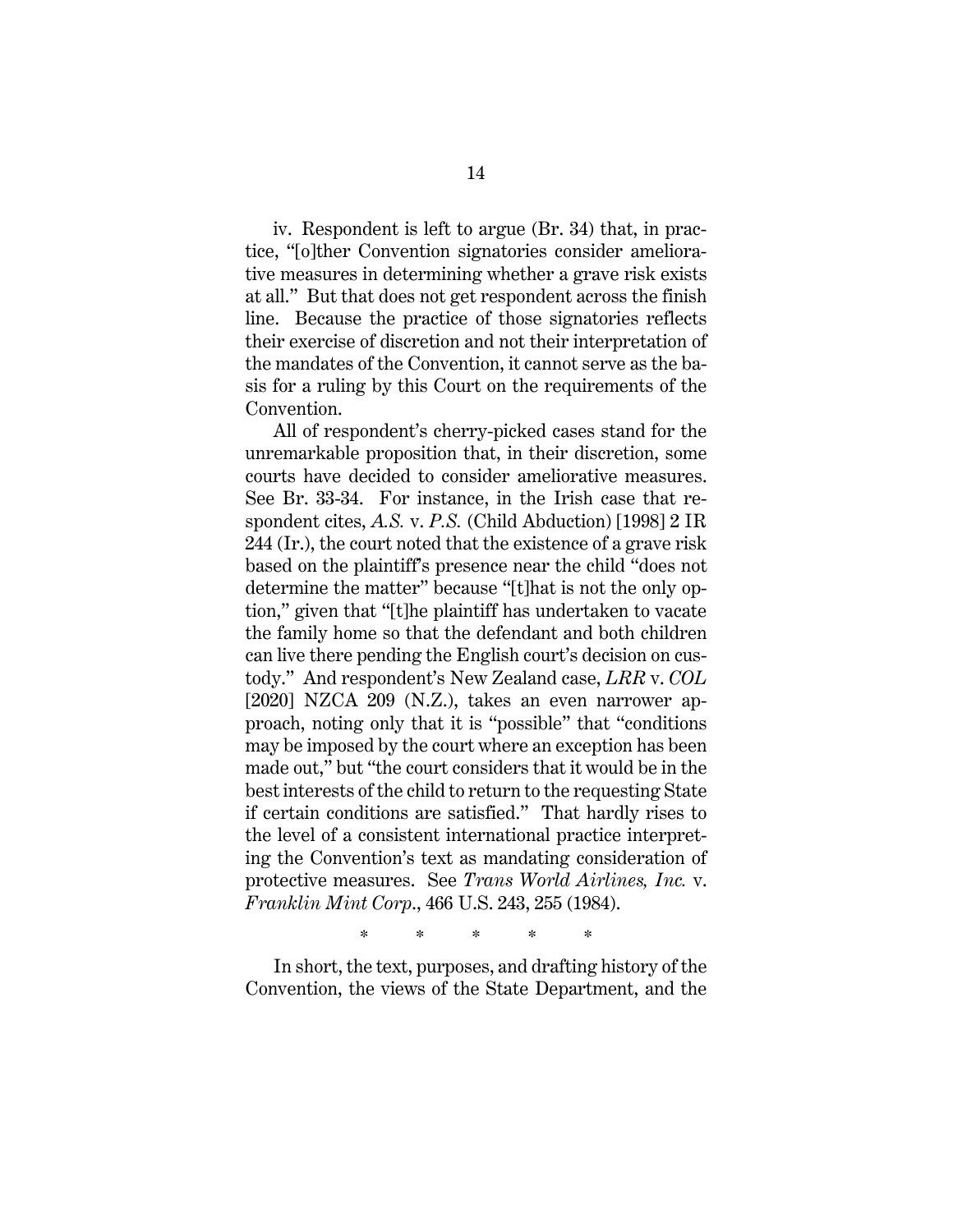practices of other signatories all support the conclusion that consideration of ameliorative measures is discretionary. In the face of that overwhelming authority, respondent's request that this Court "alter, amend, or add to" the Convention by "inserting" a requirement to consider ameliorative measures in all cases invites "an usurpation of power, and not an exercise of judicial functions." *The Amiable Isabella*, 19 U.S. (6 Wheat.) 1, 22 (1821) (Story, J.). The Court should decline that invitation.

#### **B. The Ameliorative Measures Adopted By The District Court Were Inappropriate And Inadequate**

The Court should proceed to reverse the judgment below on the ground that the ameliorative measures the district court adopted are inconsistent with the Convention and inadequate to protect B.A.S.

1. While respondent does not contend that the Court lacks the power to consider the effect of its ruling on ameliorative measures if the Court agrees with petitioner's interpretation of the Convention, he argues (Br. 36) that the Court should decline to reach the issue because it is not fairly included in the question presented. For its part, the government contends (Br. 32-33) that the Court should remand the case to allow the lower courts to apply the correct legal standard in the first instance.

The Court has the discretion to apply the legal standard it adopts, and it would be entirely appropriate for it to do so here. If the Court agrees with petitioner on the question presented, the appropriate disposition—reversal or vacatur—turns on whether the ameliorative measures adopted could have been imposed consistent with the Convention. The Court has often decided remedial issues beyond the question presented in order to determine the correct disposition of a case. For example, in *McCoy* v. *Louisiana*, 138 S. Ct. 1500 (2018), the Court resolved the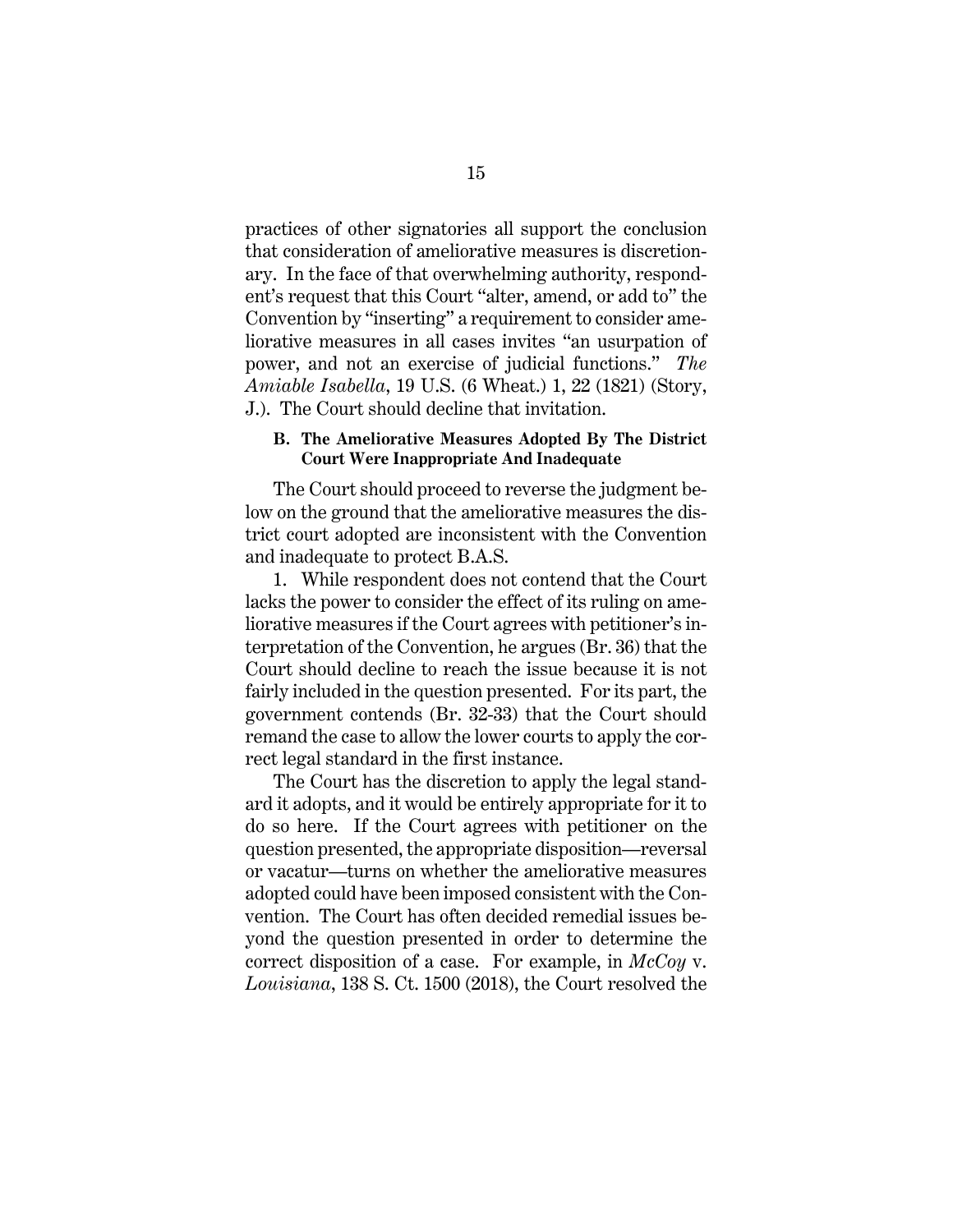Sixth Amendment question presented and proceeded to decide whether the trial court's error was structural, in order to determine whether a new trial was required on remand. *Id*. at 1510-1512 & n.4. The Court did so after the petitioner raised the issue in his opening brief and the respondent "explicitly chose not to grapple with it." *Id*. at 1511 n.4. Other cases are to the same effect. See, *e.g.*, *Bristol-Myers Squibb Co.* v. *Superior Court*, 137 S. Ct. 1773, 1781-1782 (2017); *Horne* v. *Department of Agriculture*, 135 S. Ct. 2419, 2431-2433 (2015); *Perdue* v. *Kenny A. ex rel. Winn*, 559 U.S. 542, 557-559 (2010); *Piper* v. *Chris-Craft Industries, Inc.*, 430 U.S. 1, 47 & n.34 (1977).

Respondent's suggestion (Br. 36) that petitioner waived any claim to reversal at the certiorari stage is incorrect. In referring to the possibility of a remand, petitioner was merely responding to respondent's claim (repeated here) that the Court could affirm regardless of its holding on the question presented. See Cert. Reply Br. 10. As petitioner explained, if the Court agrees with petitioner on the question presented, it cannot affirm; instead, *at a minimum*, remand would be necessary to allow the lower court to apply the correct legal rule and determine whether (and how) to exercise the discretion it did not believe it had. See *ibid*.

The Court's exercise of its discretion to reverse outright is particularly warranted because expeditious proceedings are at the core of the Convention. Indeed, in *Monasky*, *supra*, the Court rejected the government's position that the Court should remand to allow the lower court to apply the newly announced standard for determining habitual residence. The Court explained that, while it may "[o]rdinarily" take that course, a "remand would consume time when swift resolution is the Convention's objective." 140 S. Ct. at 731. So too here. Given the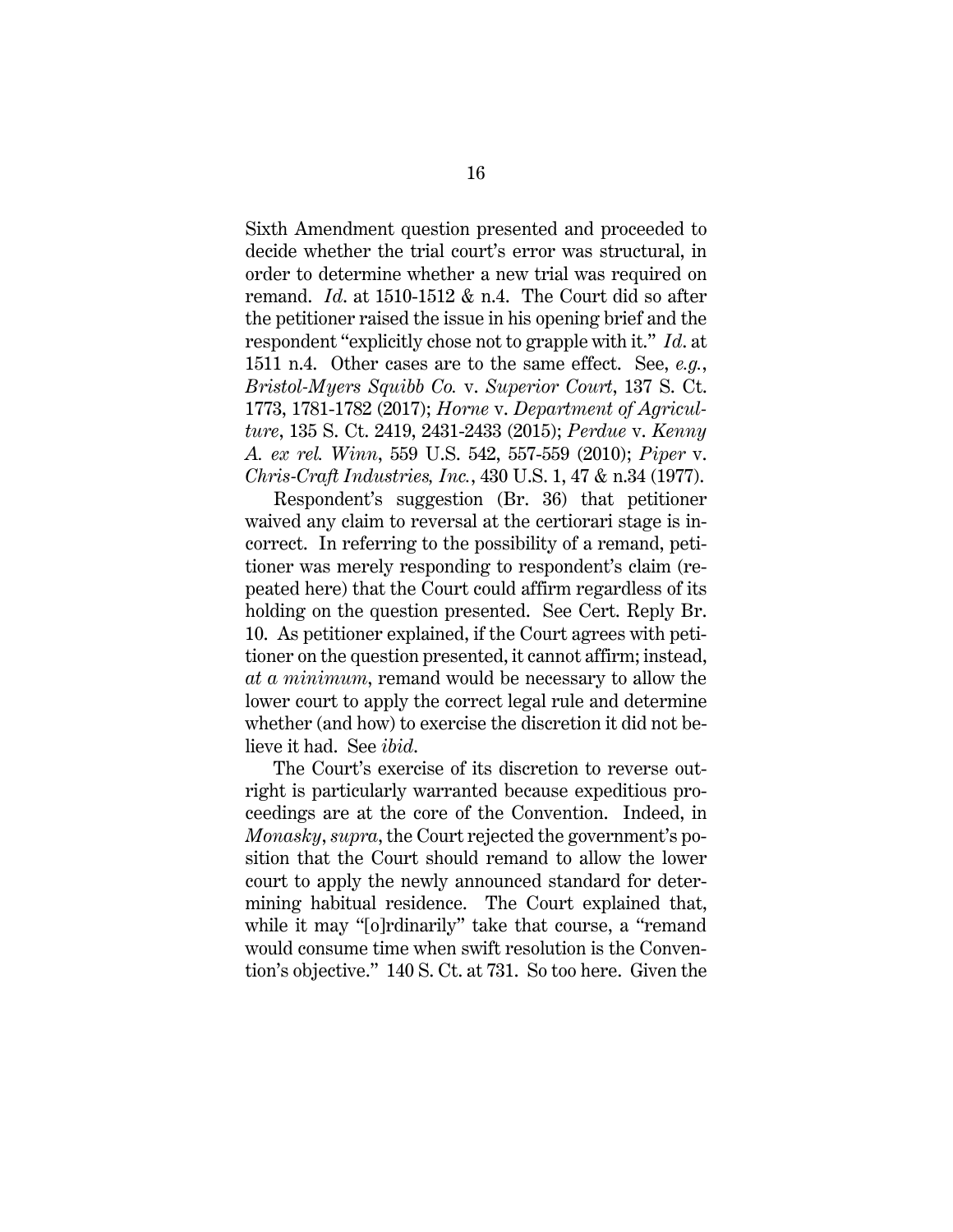grave-risk determination, the swiftest and most appropriate resolution is reversal.

The government attempts to distinguish *Monasky* on the basis that the issue there involved a "non-discretionary determination," "a mixed question of law and fact." U.S. Br. 33. But the appropriateness and sufficiency of the proposed ameliorative measures is likewise a mixed question, and because the record plainly indicates that the measures ordered are inconsistent with the Convention, any exercise of "discretion" holding otherwise would be subject to reversal. In such circumstances, no further delay is warranted, and the Court should bring the case to a close.

2. The limits on ameliorative measures inherent in the Convention require reversal of the return order here. The district court undertook an extraordinary and lengthy process in which it effectively coerced both the parties and the Italian court to adopt various custody-related measures. That process was inconsistent with the Convention, and the resulting measures are insufficient to protect B.A.S. Respondent's contrary arguments are unpersuasive.

a. Respondent first attempts to fault petitioner for the length of the proceedings, arguing that the case should have concluded after the district court's first return order (which included only voluntary undertakings and no protective order). See Br. 37-41. That is a perplexing position, which gives no credence to the need for enforceable ameliorative measures. Respondent has no response to the harrowing reports of domestic-violence perpetrators agreeing to voluntary undertakings, only to violate them immediately upon return. See Pet. Br. 40- 42; Domestic Violence Organizations Br. 10-14. Nor does respondent address the district court's findings—based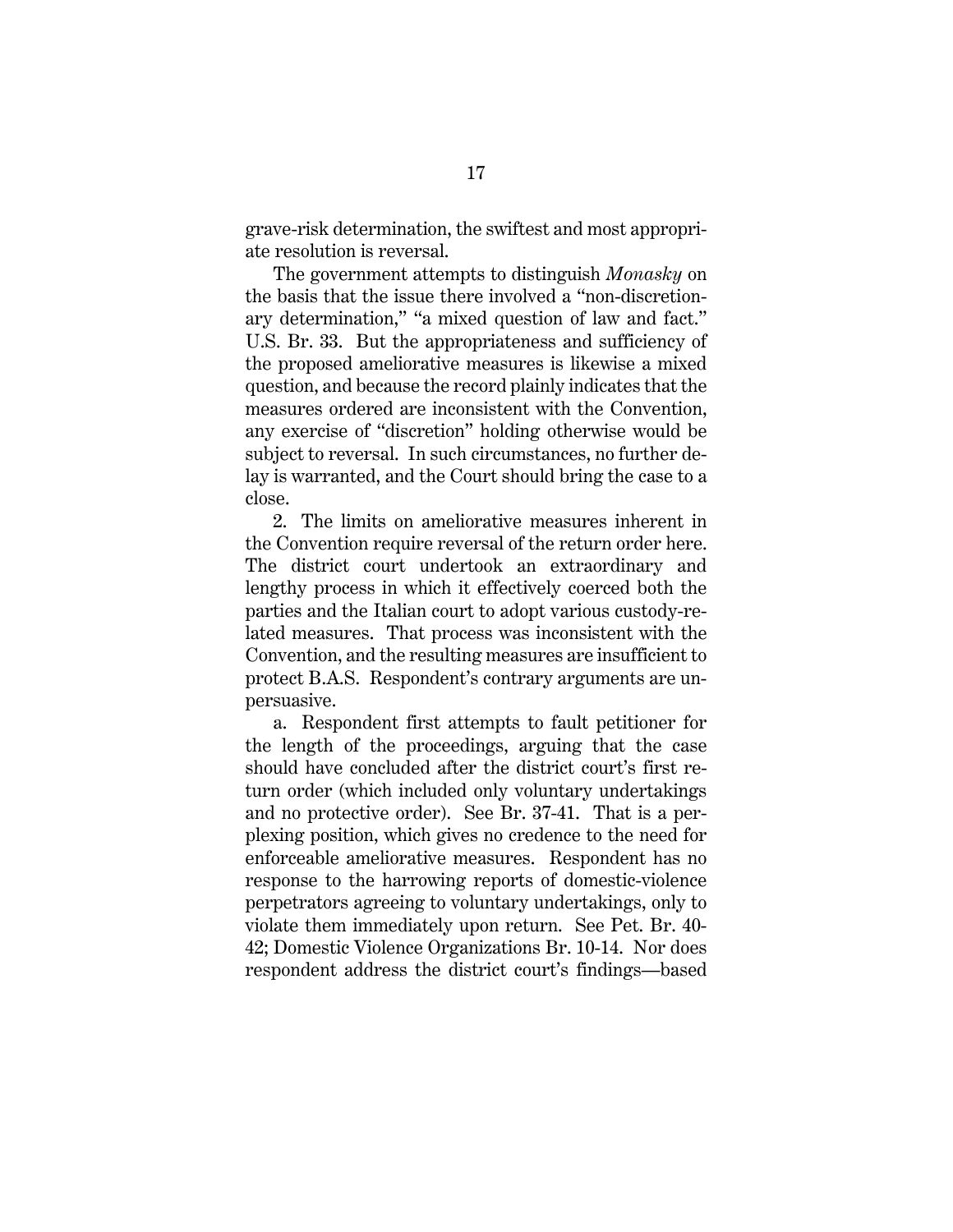on his own expert's testimony—that he had "not demonstrated a capacity to change his behavior"; had "minimized or tried to excuse his violent conduct"; and had been unable to "control his anger or his behavior[] or take responsibility for its effect on B.A.S." Pet. App. 66a, 80a. Those findings underscore the need for enforceable measures here.

Indeed, before this Court, respondent continues his pattern of downplaying his abuse and failing to recognize its effect on B.A.S., claiming that the grave-risk determination was based only on "proximity" between petitioner and respondent. See Br.  $28<sup>1</sup>$  If that were the case, there would have been no need for the district court to prohibit respondent from going near B.A.S. and to mandate supervision for respondent's visitation. See Pet. App. 4a-5a; 19a.

Respondent must take the position that the initial return order was sufficient because otherwise he could not claim that the proceedings in this case were expeditious (given the massive delay that ensued thereafter). And more broadly, while there may be some overlap in considering whether a grave risk exists and how such a risk may be ameliorated, the two questions are distinct. See p. 5, *supra*. The latter question undoubtedly requires a deeper understanding of the cause of the grave risk and the systems available to mitigate it. Where protection for the child upon return to the country of habitual residence

<sup>&</sup>lt;sup>1</sup> Respondent's position also ignores that domestic abuse does not stop with physical violence and includes emotional, legal, and financial abuse. See Pet. App. 48a; Domestic Violence Survivors Br. 3-6; Child Justice Br. 15-17. Those aspects of respondent's abuse continue to this day, including his refusal to give petitioner a Jewish divorce; his demand for full custody of B.A.S. as a condition of the divorce; the use of private investigators to surveil petitioner; and his refusal to provide any financial support for B.A.S. See D. Ct. Dkt. 118, Ex. A, at 9, 12- 13; D. Ct. Dkt. 140, at 2.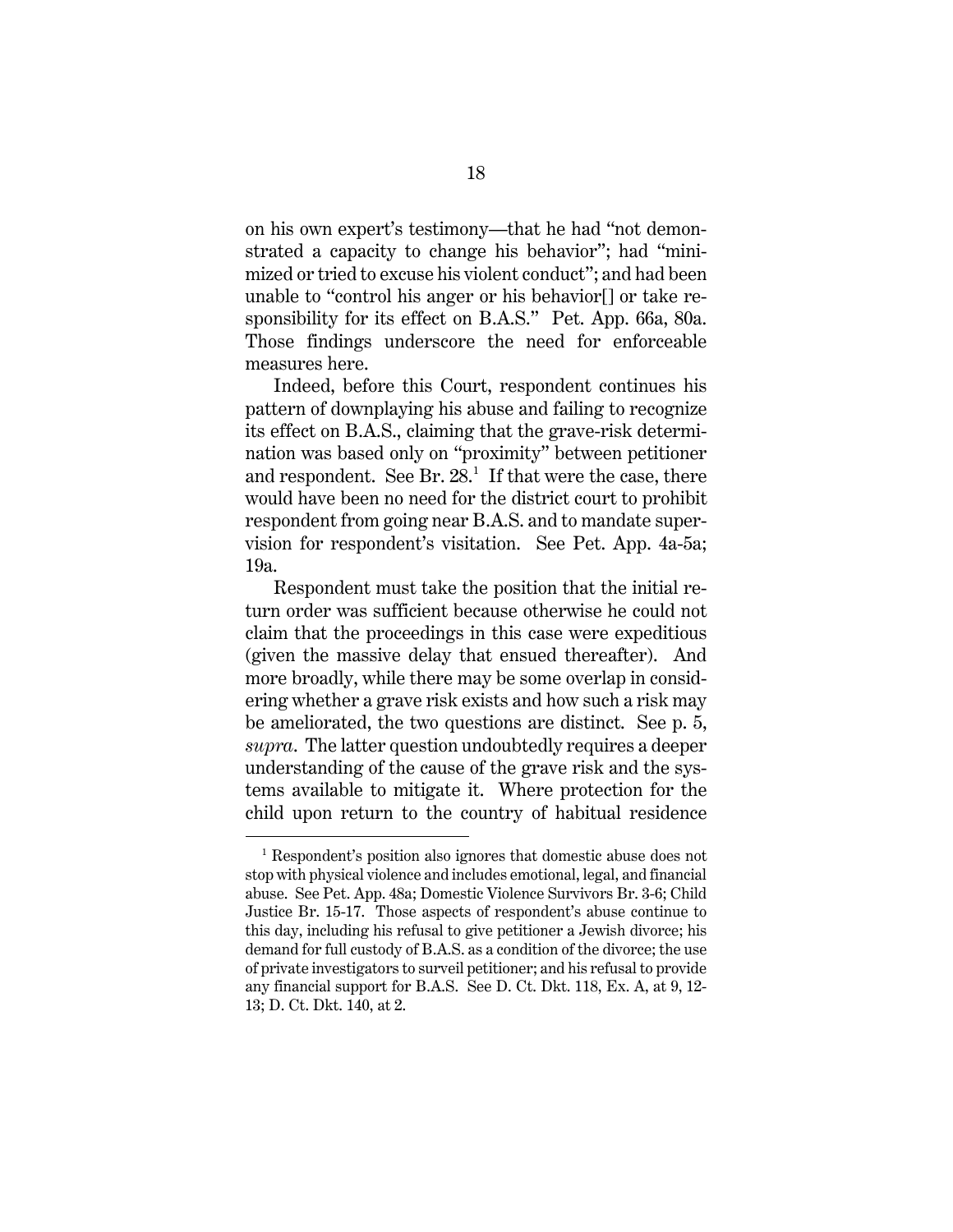must be secured, and where the enforceability of such measures must be taken into account, a court will often be unable to act expeditiously.

This case illustrates the point. The district court ordered the parties to "take the necessary steps to secure the protective order" by a date certain, D. Ct. Dkt. 69, but the parties were unable to do so by the court's deadline, D. Ct. Dkt. 76. But that deadline was quickly overtaken by events, as the district court instructed the parties to "await further instruction from the Court pending [the Italian judges'] review of the case." D. Ct. Dkt. (order dated Aug. 13, 2019).

Thereafter, the district court reported on its communications with the Italian judges and its efforts to obtain information regarding protective orders and to ensure that the Italian court had access to the relevant proceedings in the United States. See D. Ct. Dkts. (orders dated Aug. 13, 2019; Oct. 2, 2019; and Oct. 3, 2019); D. Ct. Dkt. 85; D. Ct. Dkt. 87. That back-and-forth went on for several months, until the district court concluded it had received sufficient information and ordered the parties to submit to the Italian court a protective order with specific terms governing visitation, supervision, and physical custody. See D. Ct. Dkt. 89.

Under objection but in compliance with that order, petitioner submitted an application for a protective order. See D. Ct. Dkt. 93. After the Italian court issued the order, see D. Ct. Dkt. 96, the necessary briefing on the adequacy of the order and other measures went on for another two months, and the district court issued its decision approximately three months later. The nine-month process on remand alone thus lasted approximately six times longer than the "normal time for return-order decisions" of six weeks. *Monasky*, 140 S. Ct. at 724; see Convention art. 11.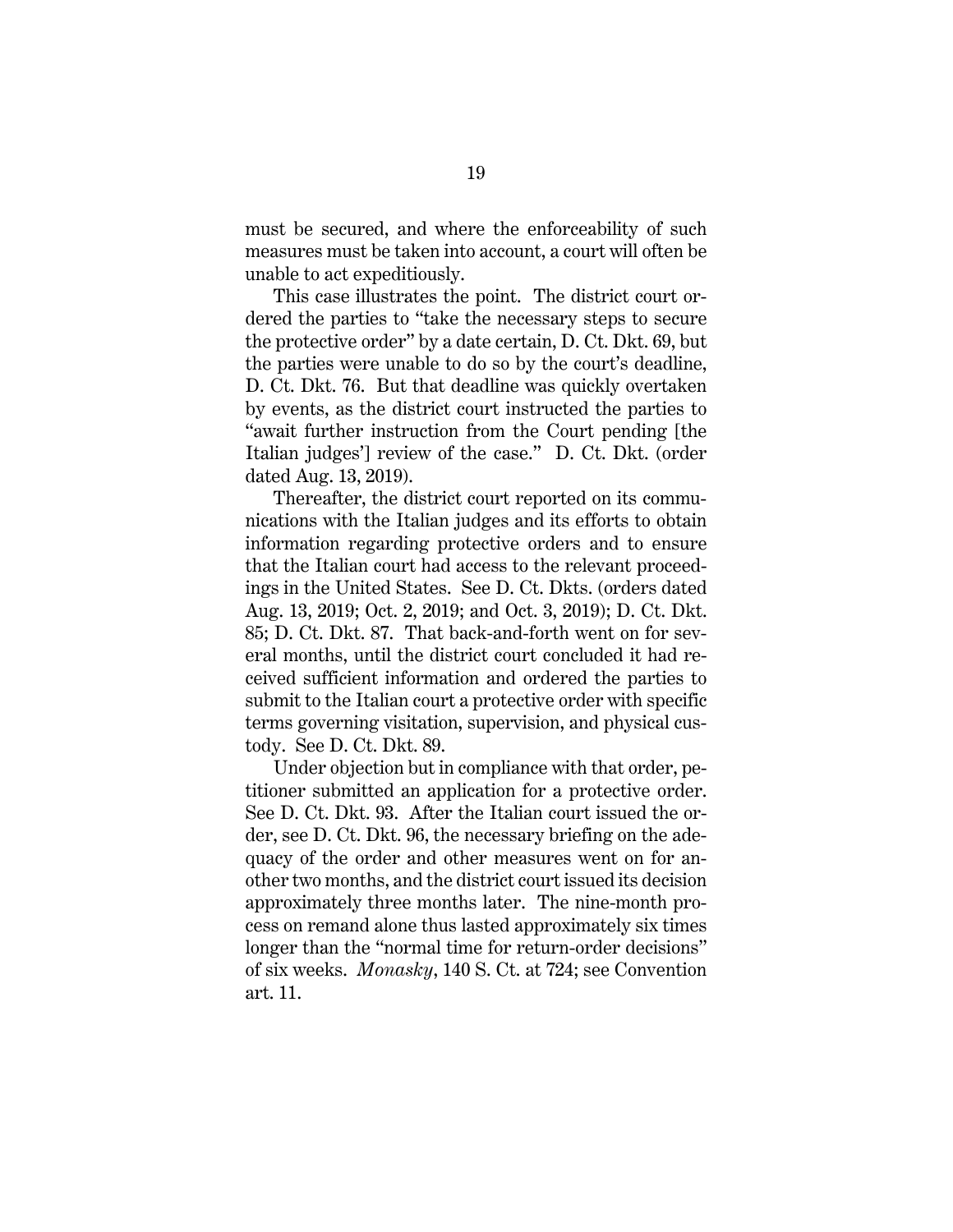The delay here well illustrates the significant difficulties involved in an American court's requiring the parties to seek a protective order from a foreign tribunal. Even accepting the government's position that it may be appropriate for a court to "ask whether the parties have considered" certain measures or to "facilitate" them upon a party's request (Br. 26), the district court went well beyond those bounds.<sup>2</sup> Acting at the direction of the court of appeals, the district court directed the parties to seek a protective order from an Italian court that would include detailed terms, thus effectively conditioning return on the receipt of that order and on the imposition of conditions that veered into custody-related matters.

The government recognizes that "courts should not allow the consideration of ameliorative measures to unduly prolong proceedings," and rightfully criticizes the district court for taking "over nine months to conduct the type of inquiry the court of appeals directed." Br. 28. But the government fails to follow that criticism to its logical conclusion: the delay here was due in large part to the time it took the district court to arrange for—and the parties to negotiate, apply for, and receive—a protective order from an Italian court. Thus, both the time the district court spent and its entanglement with custody-related issues in Italy render its process inconsistent with the Convention.

<sup>&</sup>lt;sup>2</sup> The government also states that it is "incorrect" that the "domestic violence context warrants a presumption that ameliorative measures will be ineffective or inappropriate." Br. 31 n.3. Petitioner is not arguing for such a presumption. Instead, petitioner merely acknowledges a practical reality of complex domestic-violence situations, such as the one at issue here: where a court has determined that domestic violence creates a grave risk of exposure to harm, the purposes of the Convention—which the government agrees must govern the court's discretion (Br. 25)—will often conflict with any ameliorative measures that could be adequate.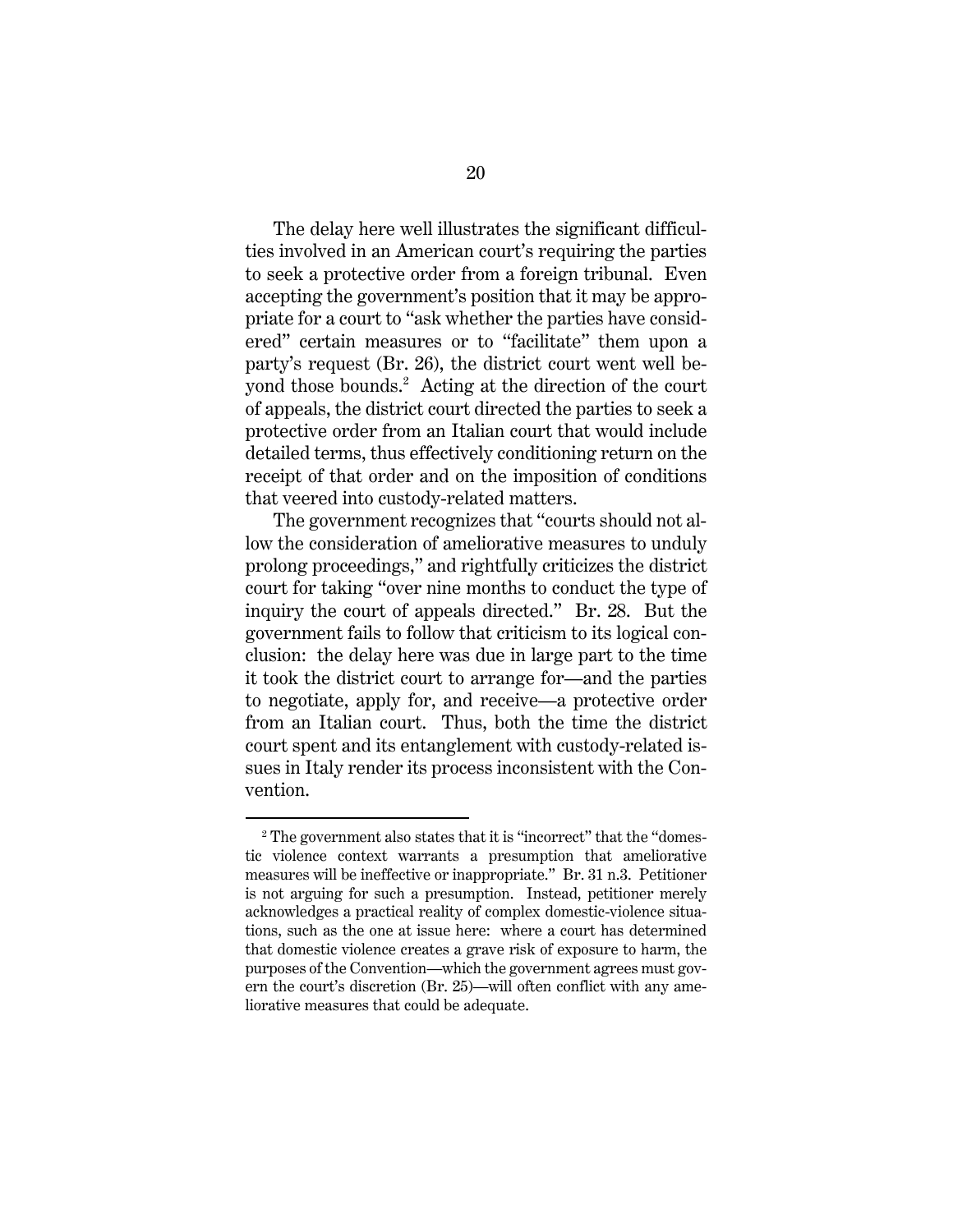What is more, even though it spent months addressing the ameliorative measures, the district court failed to analyze the practical operation of the Italian legal system and its enforcement mechanisms. Cf. Italian Organizations Br. 11-13. Respondent contends (Br. 27) that such an analysis would evince a "bias in favor of U.S. courts and a distrust of Italian courts," but a district court cannot return a child to face a grave risk without even attempting to understand how any potential ameliorative measures would operate in practice. The same analysis would be required where a foreign court determines that the child faces a grave risk if returned to the United States. That analyzing the practical adequacy of foreign measures would raise comity concerns is yet another reason that mandatory consideration of ameliorative measures is inconsistent with the Convention.

b. Respondent next claims (Br. 41-42) that petitioner cannot "fault the district court" for ordering certain custody-related measures, on the ground that she sought them out. But petitioner's position throughout this case has been that no ameliorative measures could provide adequate protection while remaining consistent with the Convention. See, *e.g.*, D. Ct. Dkt. 58; D. Ct. Dkt. 70. The district court nevertheless required petitioner to propose such measures. Given the district court's rejection of petitioner's position, petitioner cannot be faulted for seeking to protect B.A.S. to the greatest extent possible.

Changing tack, respondent suggests (Br. 42) that the protective order is not problematic because the Italian court "exercised its own judgment" and that court will preside over the eventual custody proceedings. But that ignores the district court's participation in the process, effectively conditioning return on the issuance of an order with particular terms related to custody and directing the parties to apply for such an order.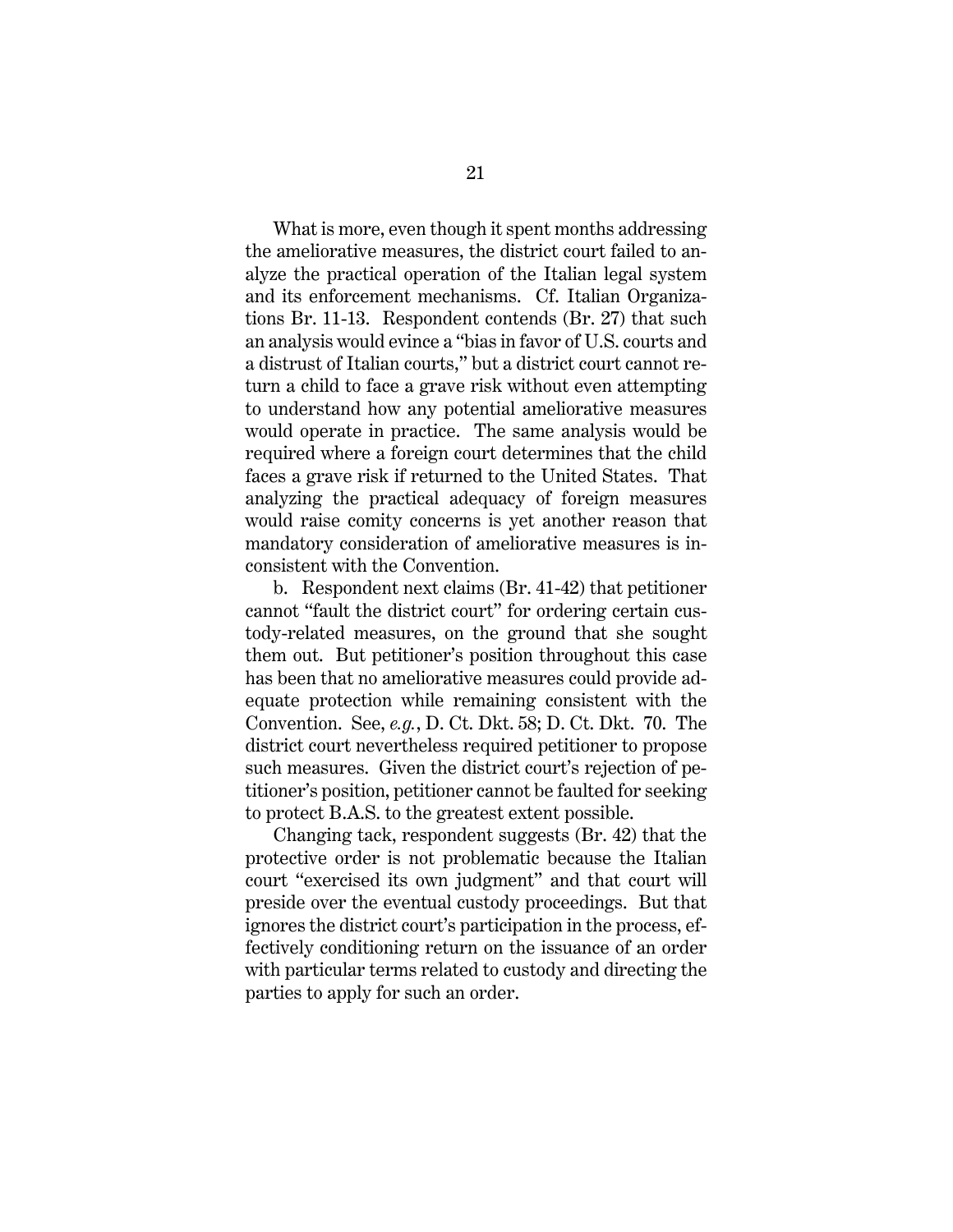c. Finally, respondent argues (Br. 42-43) that reversal here would contravene the Convention by rewarding petitioner for removing B.A.S. from Italy. Once again, respondent's argument gives short shrift to Article 13(b) and the Convention's recognition that "the removal of the child can sometimes be justified." *Explanatory Report* 432. That is the case where there is a grave risk of exposure to harm, as the district court determined here.<sup>3</sup>

Nor should the Italian proceedings have any bearing on this Court's willingness to reverse the judgment below and allow B.A.S. to remain in the United States. The Italian court has been awaiting the resolution of these proceedings. The appointment of a guardian ad litem and scheduled submission dates are simply intended to ensure that any proceedings can commence expeditiously if B.A.S. is returned to Italy. See Tribunale Ordinario di Milano, Sez. Nona (Minori e Famiglia), Dec. 16, 2021, n. 51492/18 (It.). Indeed, the guardian's recent submission stressed that his representation of B.A.S. would be effective only if the child is returned to Italy. See Comparsa di Costituzione [Notice of Appearance], Tribunale Ordinario di Milano, Sez. Nona (Minori e Famiglia), Feb. 28, 2022, n. 51492/18 (It.). The Italian court thus recognizes that holding such proceedings would be premature until the Convention inquiry is complete.

 <sup>3</sup> Petitioner agrees with respondent (Br. 43 n.17) that resolution of the Convention inquiry will not necessarily determine the forum of the custody proceedings. A decision not to return B.A.S. to Italy addresses the child's location during the proceedings and lifts the Convention's prohibition on American courts "decid[ing] on the merits of rights of custody." Art. 16. Jurisdiction over the custody proceedings will turn on questions of New York law and Italian law. See Robert G. Spector, *Memorandum: Accommodating the UCCJEA and the 1996 Hague Convention*, 63 Okla. L. Rev. 615, 623 (2011); see also, *e.g.*, N.Y. Dom. Rel. Law, art. 5-A, §§ 75-D, 76; Council Regulation 2201/2003, art. 12, 2003 O.J. (L 338) 7 (EU).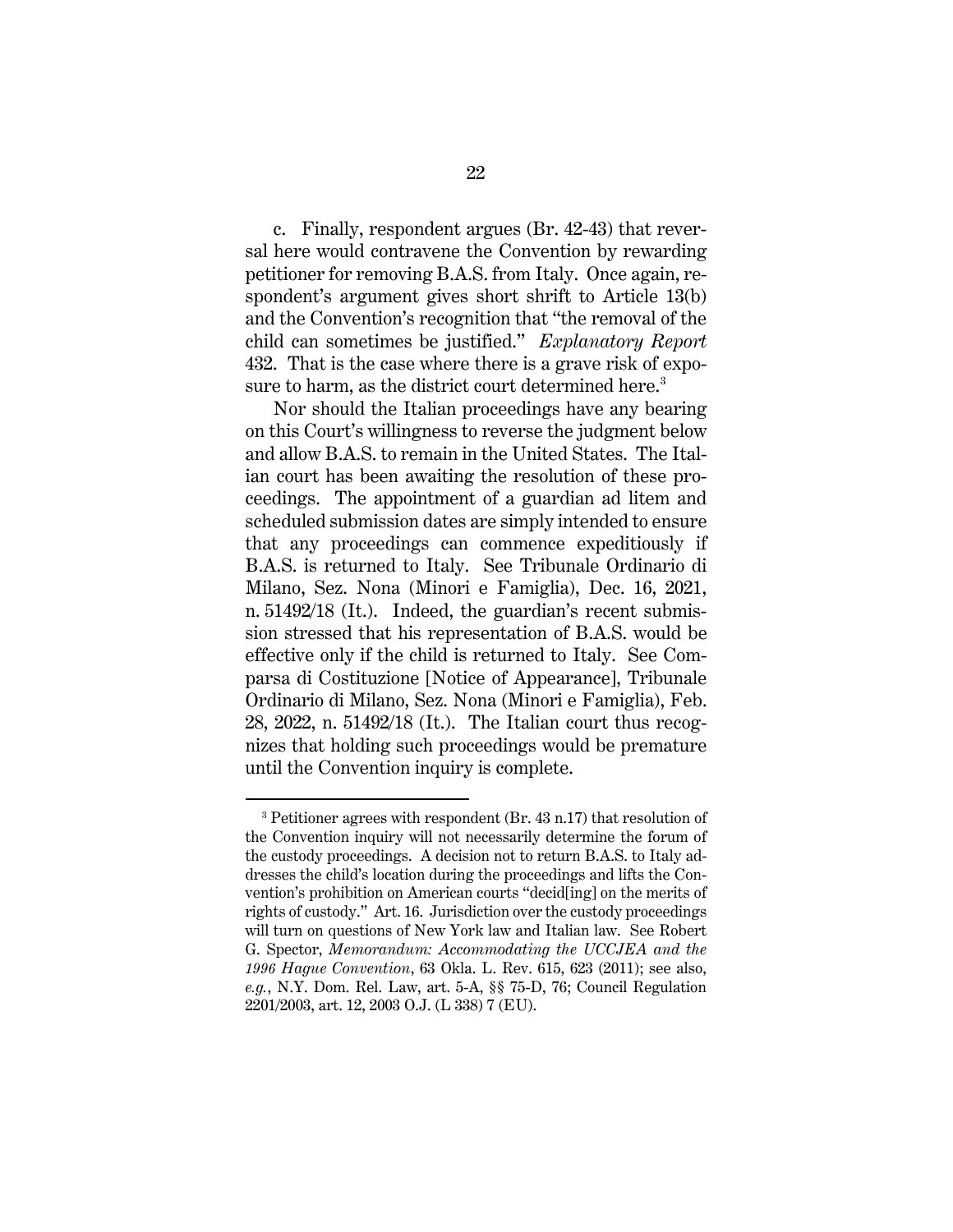3. In the event the Court declines to reverse and resolve this case now, it should provide clear guidance on the Convention's limits on appropriate and sufficient ameliorative measures where lower courts have made a graverisk determination. Those limits include expeditious proceedings that ensure practically enforceable measures without wading into custody-related determinations. See Pet. Br. 35-42. Without such guidance, the lower courts will continue to be at sea as to what types of ameliorative measures are appropriate.

\* \* \* \* \*

Both sides agree that this case has gone on far longer than the Convention contemplates and that the Court should bring it to a final resolution. The only way to do that, consistent with the Convention, is to reverse the court of appeals and allow B.A.S. to remain in the United States, where he has spent more than half of his life and is indisputably safe from the grave risk of exposure to harm.